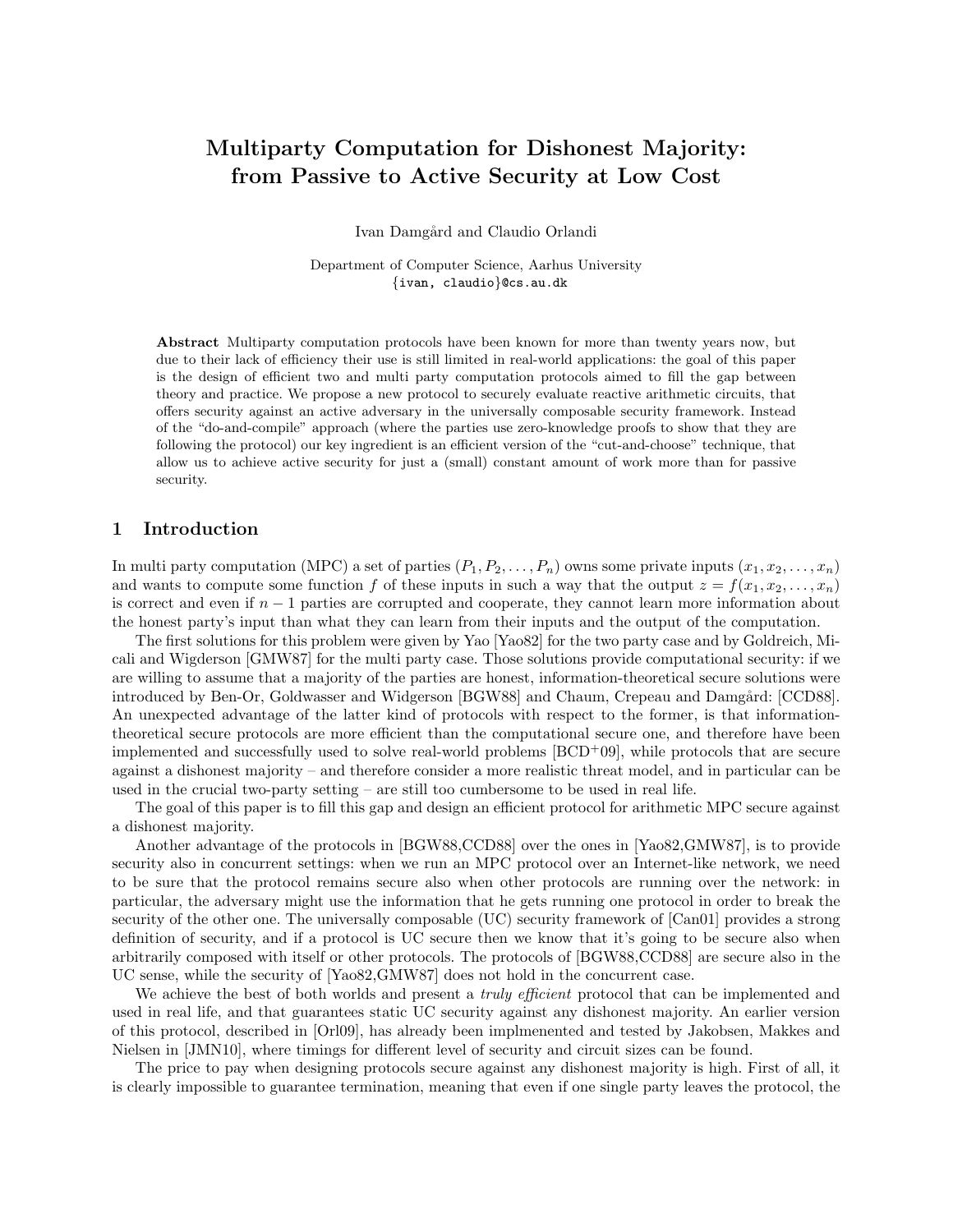protocol is going to abort. Also, it is not possible to guarantee fairness for general MPC [Cle86], meaning that the adversary can see the output and then decide whether to let the honest parties receive their output or not.

Tweaking the model or the definition it is possible to achieve some relaxed flavor of fairness [CC00,Lin08,GMY04] for general MPC. On the other end of the scale, complete fairness has been achieved for a limited class of functionalities in a recent series of papers [GHKL08,GK09].

Our protocol requires a (small) constant amount of public key operations per gate of the circuit. The protocol has a preprocessing flavor with a first (heavier) preprocessing phase and a (lighter) on-line phase of actual computation. The preprocessing phase is independent of the function to be computed and the inputs.

Informal Theorem 1 Assuming semi-honest multiplication protocols and homomorphic trapdoor commitment schemes, there exist a protocol for arithmetic multi party computation that is UC secure against any dishonest majority.

- − If n parties want to preprocess M multiplication gates with security  $1-2^{-s}$ , every party calls the multiplication protocol  $n(5M + 18s)$  times.
- $-$  In the on-line phase, 3 commitments are computed for each multiplication gate.

State of the art: The first solution for MPC with dishonest majority in the UC framework was given by Canetti, Lindell, Ostrovsky and Sahai [CLOS02]: while their construction is an important feasibility result, the protocol is completely impractical due to the use of generic zero-knowledge proofs.

Efficient solutions for MPC over Boolean circuits have been extensively investigated in the past years [LP07,LPS08,NO09,PSSW09]. For the case of arithmetic computation, a step towards efficient solutions has been taken by Cramer, Damgård and Nielsen in [CDN01,DN03], based on threshold homomorphic encryption: however efficient protocols for the distributed key generation phase are still lacking and the use of homomorphic encryption during the on-line computation makes these protocol impractical.

In a recent work Ishai, Prabhakaran and Sahai [IPS09], following the "MPC in the head" approach of [IPS08], present a protocol for arithmetic computation with characteristics similar to ours, but where the constants involved are significantly bigger. On the other hand, the focus of [IPS09] is on optimizing the amortized asymptotic complexity, ignoring multiplicative constants and low-order additive terms, whereas our goal is to optimize practical efficiency.

#### 1.1 Main Ideas

Secret representation: We call a shared commitment a secret-shared value in  $\mathbb{Z}_p$  between the parties: the sharing of a value  $a$  is represented by an additive secret sharing of the value  $a$  and some randomness  $r$ , together with a public homomorphic trapdoor commitment to  $\text{Comm}(a; r)$ .

MPC with a trusted dealer: Suppose there exists a trusted dealer that provides the parties with random triplets of multiplicative shared commitments  $\text{Comm}(a)$ ,  $\text{Comm}(b)$ ,  $\text{Comm}(c)$ , with  $c = a \cdot b$ , and additive sharings of the openings. We will call these commitments to random multiplications together with the sharing of their openings *multiplicative triplets* or *triplets* from now on.

Given access to this trusted dealer, the parties can efficiently compute any arithmetic circuit over the field: given that shared commitments are linear (the commitments are homomorphic and the openings additively shared), it is possible to evaluate additions without any interaction. Using circuit derandomization from [Bea91], it is possible to evaluate a multiplication in the circuit using one of the preprocessed triplets.

The resulting protocol is extremely efficient as the interaction is limited to the opening of a triplets of commitments for every multiplication gate in the circuit, and some local computation. As for security,  $n-1$ corrupted parties have no information about the honest party's inputs, and cannot force the computation to output the wrong value without breaking the binding property of the commitment scheme.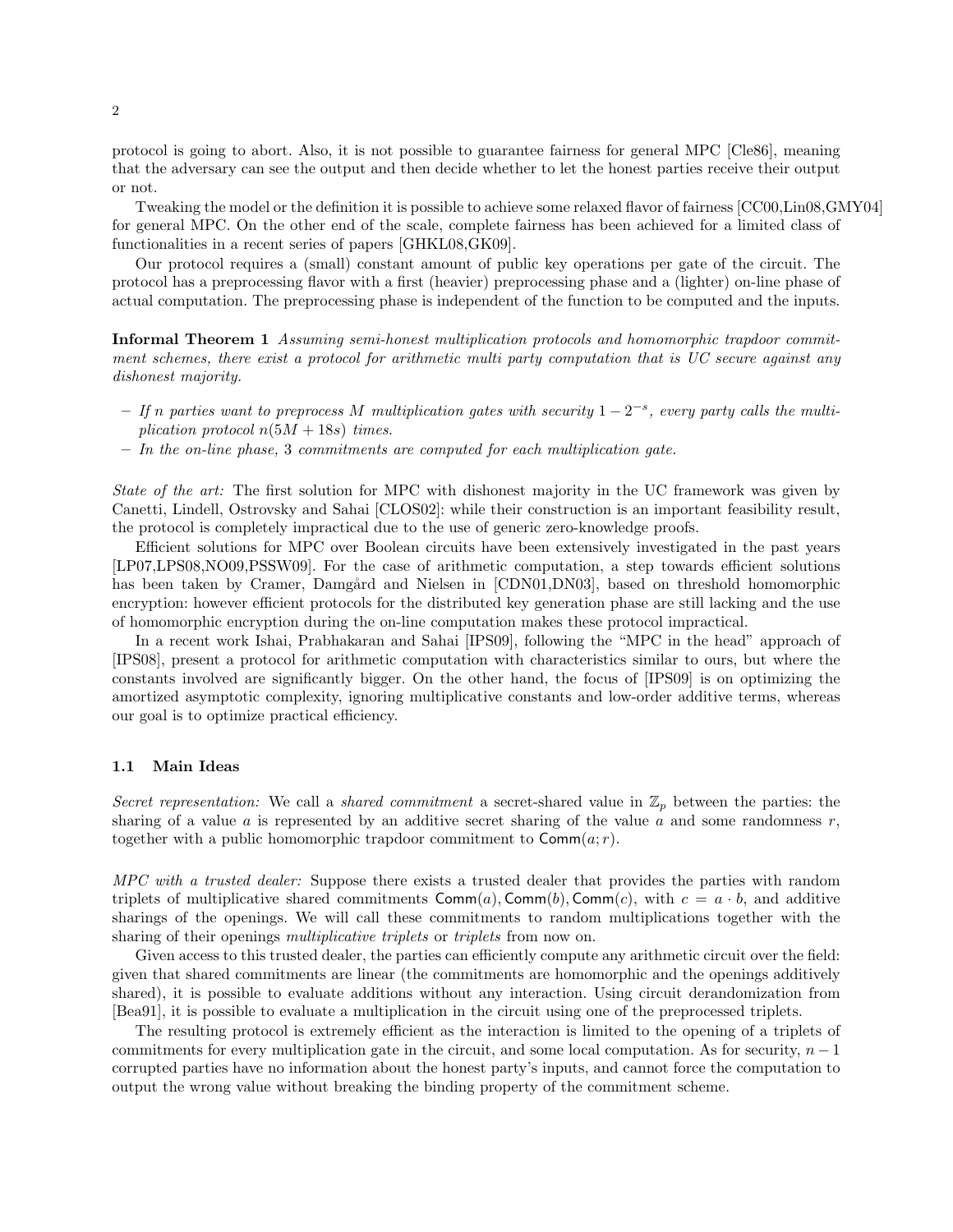Implementing the trusted dealer: The main challenge of this paper is to implement the trusted dealer i.e., to generate the triplets in an efficient way. We start from any two party multiplication protocol that satisfies strong semi-honest security. This could be done using homomorphic encryption, OT, or other cryptographic assumptions, see for instance [IPS09]. Intuitively, a protocol is strongly secure against a semi-honest adversary if 1) the security is guaranteed for any choice of the corrupted parties' randomness and 2) the view of the protocol commits the adversary to his randomness and given the view and the randomness it is possible to verify whether any party deviated from the protocol.<sup>1</sup>

The main challenge now is to turn this semi-honest protocol into a protocol with security against a malicious adversary in the UC setting. In order to do so, we will employ a kind of cut-and-choose technique reminiscent of the one from [NO09], that works as follow:

- 1. First, many random triplets are created.
- 2. Then, a fraction (say half) of the triplets are checked to detect cheating attempts. The parties randomly select a subset of the generated triplets and disclose the randomness that they used during the multiplication protocol. If any cheating is detected the protocol aborts, otherwise the parties proceed to the next step.
- 3. If the test goes through, we know that with high probability the adversary didn't cheat in most of the executions of the multiplication protocol. Given that any triplet is checked with probability 1/2, if the adversary cheats in the generation of s triplets the cheating will be detected during the test except with probability  $2^{-s}$ . So the honest parties can reasonably assume that if the test goes through there are no more than, say 80, triplets that were generated maliciously among the untested ones. For this informal description let's call a triplet good if it was honestly generated, and bad if it was maliciously generated. Given that the protocol to generate the triplets is semi-honest secure, a good triplet will satisfy correctness  $(c = a \cdot b)$  and privacy  $(a, b$  are uniformly random in the view of the adversary), while a bad triplet might nor be correct nor private.
- 4. The triplets are checked for correctness: they are paired two-by-two, and a sanity-check is performed. If any bad triplet is found, the protocol aborts, otherwise we know that all the triplets are correct i.e. for every triplets it holds that  $c = a \cdot b$ . Every check "burns" one of the two triplets.
- 5. At this point we know that the triplets are correct, but still the adversary might have some extra knowledge about some of the honest parties' shares: So we combine the remaining triplets in such a way that we can "distill" M fully private triplets from a set of  $O(M + s)$  triplets, where s of them might not be private. The way the triplets are combined can be seen as a new and unexpected application of packed Shamir's secret sharing [FY92].
- 6. The last step to achieve UC security is, informally, to ask every party to prove knowledge of their shares — thus ensuring input independence. To do that, the parties generate some random homomorphic UC commitments, and open the differences of the triplets and those commitments. Opening the differences between those commitments can be seen as a very simple proof of knowledge.

UC commitments: For the last step of the protocol sketched above, we need some UC commitments that are compatible with the homomorphic commitments used during the MPC protocol.

A really easy way to construct UC commitments is to ask a party to provide a commitment  $\text{Comm}(a; r)$ together with an encryption of its opening. The encryption is relative to a public key in the common reference string (CRS). Therefore, the simulator (by choosing the CRS) can "extract" the commitment by decrypting the ciphertext. Clearly a malicious committer can encrypt something different than the opening of the commitment. To force honest behavior, we use again a cut-and-choose technique. This protocol also has a preprocessing flavor, with a heavier preprocessing phase and a light on-line phase.

Informal Theorem 2 Assuming semantic secure encryption and trapdoor homomorphic commitment schemes, it is possible to implement UC commitments in the CRS model.

<sup>&</sup>lt;sup>1</sup> Most "natural" multiplication protocols satisfy these requirement. If not, they can be easily modified to do that.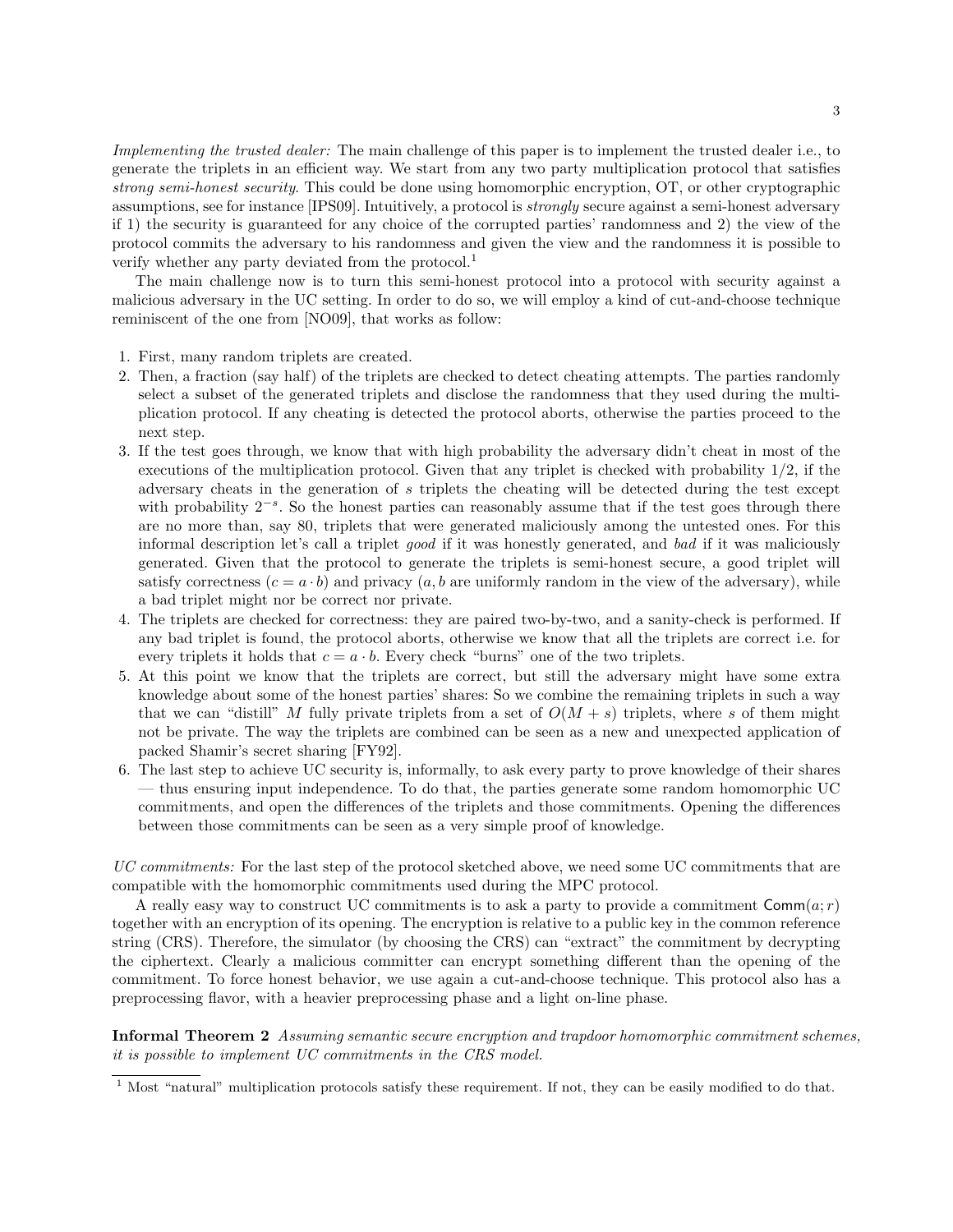- − The protocol generates M secure UC commitments with probability  $1-2^{-s}$  using  $4M + 4s$  invocations of both primitives.
- $-$  The actual commit phase uses no cryptographic primitives and in the open phase 1 trapdoor commitment is verified.

Higher level operations: Our protocols are designed to be compatible with higher level protocols to perform complex operation such as exponentiation, bit decomposition and comparison in an efficient way  $-$  as in [DFK+06] and related work

# 2 Universally Composable Security Framework

If we want to claim that a protocol is secure, we first need to define what secure means. The universally composable (UC) security framework, introduced by Canetti [Can01], is becoming a standard definition if one wants proper security guarantees. The strength of this framework relies in the universally composable theorem, which states that if a protocol is secure in the UC model, then this protocol will preserve the same security even if composed with an arbitrary number of copies of itself or with other protocols. The UC framework provides also a way of designing protocols in a modular way, where every sub-protocol is independently analyzed, as it will be done in this paper.

The price to pay for such a result is the impossibility of constructing any non-trivial protocol that is secure in the UC model<sup>2</sup>. In order to develop interesting protocols in the UC model we need some kind of setup assumptions, like a common reference string (CRS) available to the parties, or a key registration authority (KR), that checks that the parties know their secret keys and the public keys are well-formed, or one of many other different assumptions, see [BCNP04,DNO09,LPV09] and references therein.

The UC framework gives us also a way to design our protocols in a modular way: we can design subprotocols for simpler tasks and then combine them in more complex protocols, and still we can prove the security of the sub-protocols independently.

Adversarial model In this paper we consider security against a *static* adversary i.e., the adversary A chooses the set of corrupted parties before the protocol starts, as opposed to an adaptive adversary that can corrupt the players during the protocol.

We say that the adversary is *passive* or *semi-honest* if  $A$  follows the protocol but tries to extract some information about the other parties' input from his view of the protocol. We say that the adversary is active or malicious if A is allowed to deviate arbitrarily from the protocol specifications. We will say that a protocol is passive-secure if it is secure against a passive adversary and active-secure if it is secure against an active adversary. In the UC model the adversary, as well as all the other parties involved, are modeled as probabilistic polynomial time (PPT) interactive Turing machine (ITM).

The real world We model a real world execution of a cryptographic protocol in the UC model by defining a PPT ITM  $\mathcal Z$  called the environment, that gives inputs and gets outputs from the parties  $P_1, \ldots, P_n$  running the protocol. Moreover,  $Z$  communicates with  $A$  giving instructions on how to attack the protocol. The parties and the adversary usually also have access to some ideal functionality  $H$ . In all our protocols we assume that the parties have access to a secure and authenticated point-to-point communication device and some setup functionality.

The ideal world We define also an ideal world, where the parties  $P_1, \ldots, P_n$  interact with an ideal functionality  $\mathcal F$ , that captures the properties we expect from our protocol. Here the parties get their inputs from the environment  $\mathcal Z$  and simply forward them to  $\mathcal F$ , therefore they are usually referred as the *dummy parties*. There is also an ideal adversary  $S$ , called the simulator, that communicates with the environment  $Z$  and with the ideal functionality.

 $\frac{2}{1}$  Actually, it is possible to implement symmetric protocols like secure channels [CK02].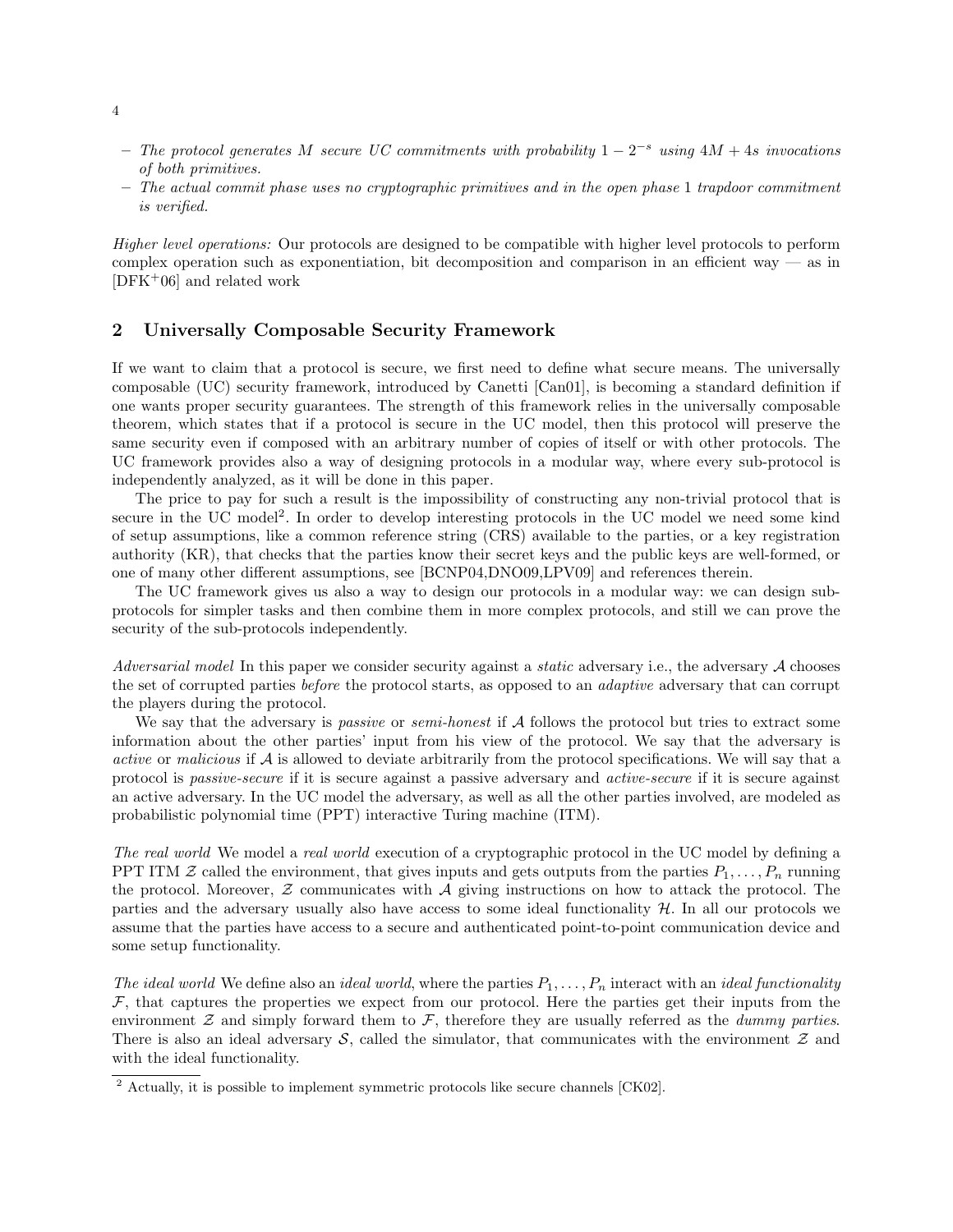Indistinguishability At the beginning of the protocol all parties, the environment and the adversary are given a computational security parameter  $\kappa$  and a statistical security parameter s. The environment is also given an auxiliary input z. At some point the environment stops and outputs a bit. We use  $REAL^{\mathcal{H}}_{\pi,\mathcal{A},\mathcal{Z}}(\kappa,s,z)$ to denote the output of Z in the real world and  $\text{IDEAL}_{\mathcal{F},\mathcal{S},\mathcal{Z}}^{\mathcal{H}}(\kappa,s,z)$  and  $\text{REAL}_{\pi,\mathcal{A},\mathcal{Z}}^{\mathcal{H}},\text{IDEAL}_{\mathcal{F},\mathcal{S},\mathcal{Z}}^{\mathcal{H}}$  the respective distribution ensemble, with  $\kappa, s \in \mathbb{N}, z \in \{0,1\}^*$ .

**Definition 1.** We say that  $\pi$  ( $\kappa$ , s)-securely implements F in the H-hybrid model if  $\forall A, \exists S \text{ s.t. } \text{REAL}_{\pi,\mathcal{A},\mathcal{Z}}^{\mathcal{H}}$ and IDEAL $_{\mathcal{F},\mathcal{S},\mathcal{Z}}^{\mathcal{H}}$  are computationally indistinguishable in  $\kappa$ , with all but  $2^{-s}$  probability.

The security offered by the statistical security parameter s does not depend on the computational power of the adversary. Therefore in practice we can set s to be much smaller than  $\kappa$ .

The ideal functionality for the CRS setup assumption is detailed in Figure 1.

| The functionality $\mathcal{F}_{\text{CRS}}^{\mathcal{D}}$ , parametrized by a probability distribution $\mathcal{D}$ , has the following command |  |
|---------------------------------------------------------------------------------------------------------------------------------------------------|--|
| <b>Activation:</b> On input (activate) from all parties, output (activated, $crs \leftarrow \mathcal{D}$ ) and halt.                              |  |

**Figure 1.** The  $\mathcal{F}_{CRS}$  functionality

## 3 Preliminaries

Homomorphic commitment schemes: A double-trapdoor homomorphic commitment scheme is defined by four efficient algorithms (Gen, Comm, TOpen,  $\odot$ ), where  $(ck, \tau_1, \tau_2) \leftarrow$  Gen $(1^{\kappa}, p)$  generates a commitment key together with two trapdoors,  $C = \text{Comm}_{ck}(x; r)$  takes a message  $x \in \mathbb{Z}_p$  and randomness r in the commitment randomness space  $RC$  and produces a commitment C. Using one of the trapdoors it is possible to trapdoor open a commitment C to any message  $x' \neq x$ . Finally the plain-text space defined by the commitment key ck is the field  $\mathbb{Z}_p$  of prime order p, with  $|p| > \kappa$ , and the commitments are homomorphic meaning that  $\text{Comm}(x; r) \odot \text{Comm}(y; s) = \text{Comm}(x + y \mod p; r + s).$ <sup>3</sup>

Definition 2. We call a tuple of algorithms (Gen, Comm, TOpen,  $\odot$ ) a double-trapdoor homomorphic commitment scheme if: let  $(ck, \tau_1, \tau_2) \leftarrow$  Gen $(1^{\kappa}, p)$ , then the following properties hold:

**Trapdoor Security:** There is no PPT A s.t.  $\tau_{3-i} \leftarrow A(1^{\kappa}, ck, \tau_i)$ .

- Computational Binding: There is an efficient PPT E s.t.  $\tau \leftarrow E(ck, x, r, x', r')$  if Comm<sub>ck</sub> $(x; r)$  = Comm<sub>ck</sub> $(x'; r')$ ,  $x \neq x'$ , with  $\tau \in \{\tau_1, \tau_2\}$ .
- Statistical Hiding:  $\forall x, x' \in \mathbb{Z}_p$  and randomness r, let  $r'_i = \text{TOPen}(C, x, r, x', \tau_i)$  with  $i = 1, 2$  then Comm<sub>ck</sub> $(x; r)$  = Comm<sub>ck</sub> $(x'; r'_i)$ ; moreover  $r'_1, r'_2$ 's distributions are statistically close.

Intuitively we need the commitments to have two trapdoors because we need to argue that even after the simulator opens some commitments towards the adversary using one of the trapdoor, the adversary still cannot break the binding property of the commitment scheme.

In [CD98] it has been shown that trapdoor homomorphic commitment schemes can be instantiated using any  $q\text{-}one-way group homomorphism: this primitive can be built from the discrete logarithm assumption,$ RSA, and other standard assumptions.

<sup>&</sup>lt;sup>3</sup> To ease the notation, we will write  $RC$  as an additive group.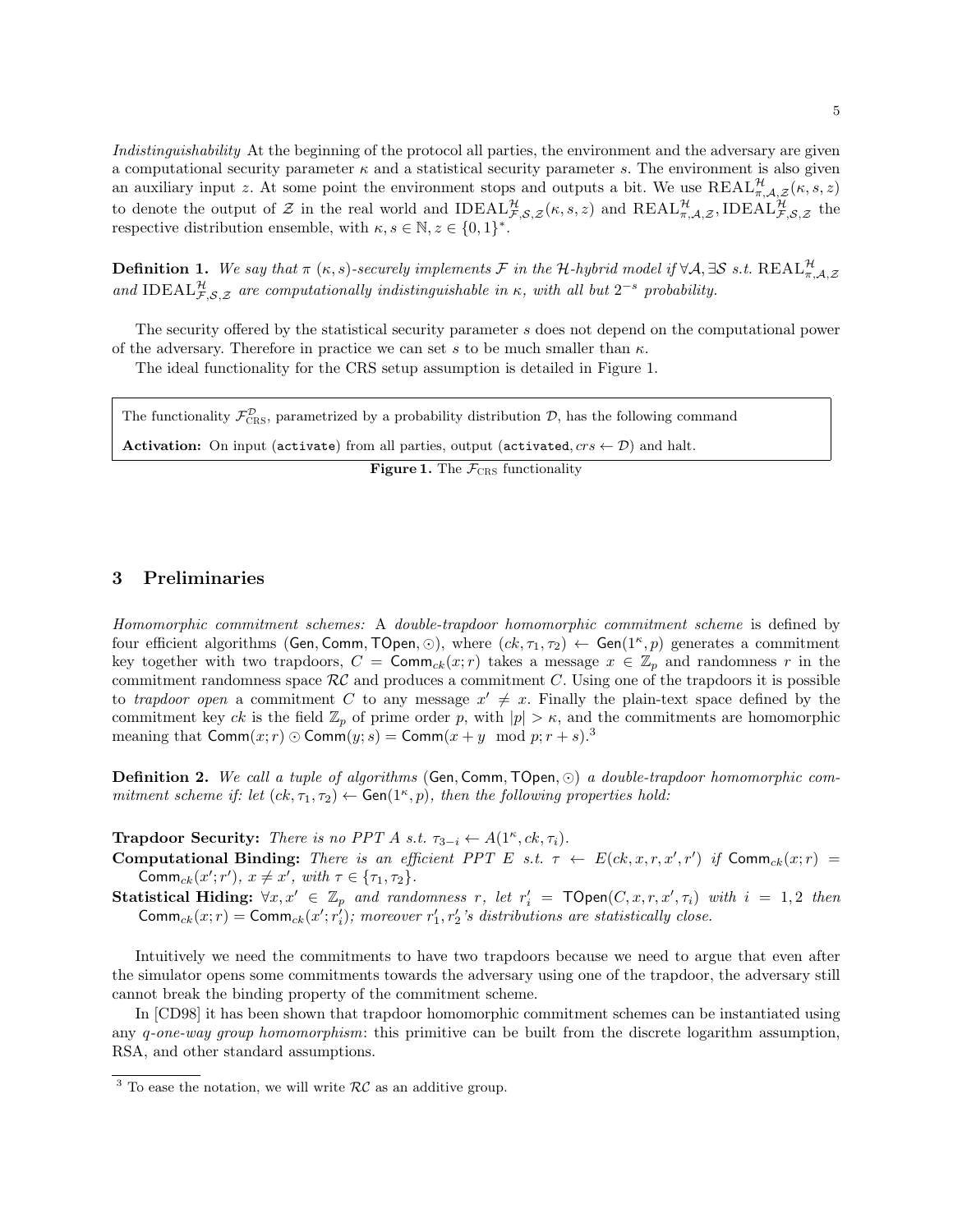Semi-honest multiplication protocol: The building block of our protocol is any strong-semi-honest multiplication protocol  $(c_1, c_2) \leftarrow \pi_{\text{MUL}}(a, b)$  where  $a, b \in \mathbb{Z}_p$  are respectively the first and the second party's inputs,  $c_1$  is random in  $\mathbb{Z}_p$  and  $c_2 = a \cdot b - c_1 \mod p$ .

The two party multiplication protocol can be instantiated using a variety of assumption, like homomorphic encryption, OT, and more. The exact requirements for the multiplication protocol are slightly stronger than the standard definition of semi-honest security. Most "natural" semi-honest multiplication protocol would satisfy this stronger requirement, or can be easily modified in order to do so. Intuitively we need the protocol to be 1) secure also if the adversary chooses maliciously the randomness for the corrupted parties and 2) the adversary cannot cheat during the protocol and then pretend that he behaved honestly, if that instance of the protocol is checked during the cut-and-choose.

More in detail, consider any two party semi-honest secure protocol  $view \leftarrow \pi(r_1, r_2)$  where  $r_i$  is the randomness used by  $P_i$ . Without loss of generality assume that  $P_1$  is honest and fix his randomness  $r_1$ .

**Definition 3.** A protocol  $\pi$  is strongly secure against a semi-honest adversary if  $\pi$  is 1) secure for any adversary that follows the protocol but chooses its random  $r_2$  maliciously and 2) if  $P_2^*$  deviates from the protocol  $\pi$  it holds that either a)  $P_2^*$  does not break the security of  $\pi$  or b) for all PPT  $P_2^*: r_2^* \leftarrow P_2^*(view, r_2)$ then  $view \neq \pi(r_1, r_2^*)$  with all but negligible probability.

# 4 Instantiating The Protocol

In this section we propose a possible instantiation of the protocol with a particular choice for the commitment scheme and the semi-honest multiplication protocol.

#### 4.1 Double-Trapdoor Homomorphic Commitment Scheme

A natural instantiation of double-trapdoor homomorphic commitment schemes is given by a Pedersen commitments over a DL group  $((\mathbb{G},p,g,h_1,h_2),\tau_1,\tau_2) \leftarrow$  Gen $(1^{\kappa},p)$  where  $g,h_1,h_2$  are generators of the group G of prime order p, and  $h_i = g^{\tau_i}$ . Then  $\text{Comm}_{ck}(x; r_1, r_2) = g^x h_1^{r_1} h_2^{r_2}$ , with  $x, r_1, r_2 \in \mathbb{Z}_p$ . The homomorphic operation  $\odot$  is just the group operation i.e.  $\text{Comm}(x; r_1, r_2) \odot \text{Comm}(y; s_1, s_2) = g^x h_1^{r_1} h^{r_2} \cdot g^y h_1^{s_1} h^{s_2} =$ Comm $(x+y; r_1 + s_1, r_2 + s_2)$ . To trapdoor open  $(r'_1, r'_2) = \text{TOPen}(x, r_1, r_2, x', \tau_i)$  one lets  $r'_{3-i} = r_{3-1}$  and  $r'_i = \tau^{-1}(x - x') + r.$ 

#### 4.2 Paillier-based Multiplication Protocol

An example of a two party multiplication protocol that is strongly secure against a semi-honest adversary based on additive homomorphic encryption is given here. For completeness we will present the protocol using a specific encryption scheme, Paillier [Pai99], but the protocol can be instantiated with many other alternatives, for instance [OU98,DGK07,DGK09].

Paillier's cryptosystem Paillier's cryptosystem [Pai99] is an additively homomorphic encryption scheme, whose semantic security relies on the hardness of the composite residuosity problem.

Let  $pk = N = p \cdot q$  an RSA modulo be the public key, and  $sk = \lambda = \phi(N)/\gcd(p-1, q-1)$  be the secret key. Then to compute an encryption of  $m \in \mathbb{Z}_N$ , pick  $r \in_R \mathbb{Z}_N^*$  and compute  $c = \text{Enc}_{pk}(m; r) = (1 + N)^m r^N$ mod  $N^2$ . To decrypt, compute  $m = \text{Dec}_{sk}(c) = \lambda^{-1}(\frac{c^{\lambda}-1}{N})$  mod N. It's easy to verify that the cryptosystem is homomorphic modulo N.

In order to achieve security according to Definition 3 we will need that Paillier's ciphertexts are also binding commitments. It turns out that this is the case, when the public key is "well-formed".

**Definition 4.** Let N an integer. If  $gcd(N, \phi(N)) = 1$  we say that N is a well-formed Paillier public key.

The next lemma shows that it is actually possible to build a concrete attack if the key is not well-formed.

**Lemma 1.**  $\exists N$ , N not well-formed, s.t. Paillier encryption is not perfectly binding.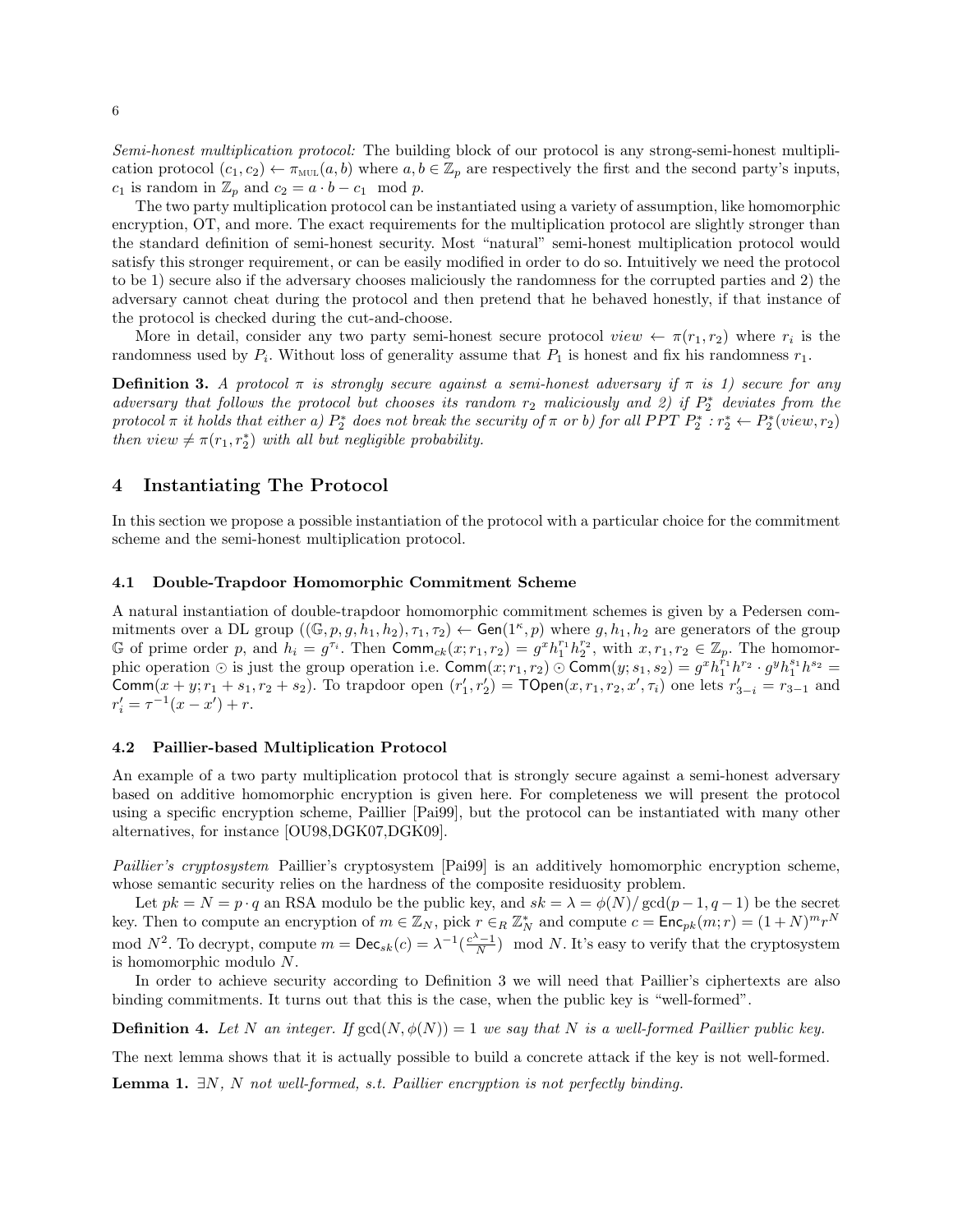Proof: Let  $N = p^2q$ , then  $(N, \phi(N)) \neq 1$ . Then if  $x' = x - pq \mod N$  and  $r' = r(1 + pq) \mod N$ , then  $Enc(x; r) = Enc(x'; r').$ 

$$
(1+N)^{x'}(r')^N = \text{Enc}(x; r)(1+pqN)^{-1}(1+pq)^N \mod N^2
$$
  
= Enc(x; r)(1+pqN)^{-1}(1+pqN+p^2q^2N(\ldots)) \mod N^2  
= Enc(x; r)(1+pqN)^{-1}(1+pqN) \mod N^2  
= Enc(x; r)

 $\Box$ 

 $\Box$ 

**Lemma 2.** Assume N is s.t.  $gcd(N, \phi(N)) = 1$ . If  $Enc(x; r) = Enc(x'; r')$ , then  $x = x' \mod N$ .

*Proof:*  $(1+N)^{x}r^{N} \mod N^{2} = (1+N)^{x}r^{N} \mod N^{2} \Rightarrow (1+N)^{y} = s^{N} \mod N^{2}$ , where  $y = x - x'$  and  $s = r'/r$ . The right side has order  $\phi(N)$ , the left has order N. If  $gcd(N, \phi(N)) = 1$  then only element of  $\mathbb{Z}_{N^2}$ that has order both N and  $\phi(N)$  is 1, and the left hand side is equal to 1 just for  $y = 0 \mod N$ .

It is possible to efficiently prove that a public key is well-formed by showing that any element of  $\mathbb{Z}_N$  has a n-th root. An efficient ZK protocol for the task is presented in Figure 2.

Define  $R(N) = 1$  iff  $gcd(N, \phi(N)) = 1$ . The prover knows  $\phi(N)$ , and computes w s.t.  $w \cdot N = 1 \mod \phi(N)$ . Suppose a functionality  $\mathcal{F}_{\text{conv}}$  is available, then:

- The prover  $P$  sends  $N$  to  $V$ .
- Query  $\mathcal{F}_{\text{conv}}$  for a random string and parse it as  $r_1, \ldots, r_s \in \mathbb{Z}_N$ , and compute  $a_i = r_i^w \mod N$ . The prover sends  $a_i$ .
- The verifier V accept if  $a_i^N = r_i \mod N$ .

Figure 2. The zero knowledge protocol for well-formed key

# **Theorem 1.** The protocol in Figure 2 is a ZK protocol for R, with soundness  $2^{-s}$ .

Proof: (Completeness)  $a^N = r^{wN} = r^{1+k\phi(N)} = r \mod N$ . (Soundness) Suppose  $gcd(N, \phi(N)) = q > 2$ , then there are  $\phi(N)/q$  elements of order q in  $\mathbb{Z}_N^*$ . Therefore, if  $R(N) \neq 1$ , the verifier accepts every  $a_i$  with probability equal to  $1/q < 1/2$ . V can boost the soundness up to  $1/B$  by doing trial divisions on N up to the bound  $B$ , in order to be sure that  $N$  has no prime factors smaller than  $B$ . (Zero-Knowledge) The simulator samples  $a_i \in_R \mathbb{Z}_N$ , computes  $r_i = a_i^N \mod N$ . Force  $r_i$  to be the output of  $\mathcal{F}_{\text{conv}}$ . The distribution of  $(a_i, r_i)$ generated by the protocol and by the simulator are negligibly close, as  $f(a) = a^N \mod N$  is a permutation over  $\mathbb{Z}_N^*$  $\sum_{i=1}^{n}$ 

**Lemma 3.** Consider  $c_1 = \text{Enc}_{pk}(\alpha; \beta), c_2 = \text{Enc}_{pk}(1; 1)$ . For any  $x, r \in \mathbb{Z}_N$  let  $C = c_1^x c_2^r \mod N^2$ . Then computing  $(x', r')$  s.t.  $C = c_1^{x'} c_2^{r'} \mod N^2$  and  $x' \neq x$  is no easier than decrypt  $c_1$ .

*Proof:* From the homomorphic property, it follows that  $C = \text{Enc}_{pk}(\alpha \cdot x + r \mod N)$ . Then from two openings  $(x, r)$  and  $(x', r')$ , one can compute  $\alpha = (r' - r)(x - x')^{-1} \mod N$ .

Implementing  $\pi_{\text{MUL}}$  Now we all all the tools we need to design a protocol for  $\pi_{\text{MUL}}$  using Paillier's homomorphic encryption.

As detailed in Figure 3,  $P_1$  generates a public/private Paillier key pair, then sends the public key to  $P_2$ and proves that  $N$  is well-formed. After this step is performed once, an arbitrary number of multiplications can be computed. Note that N has to be much bigger than p, in particular  $N > 2p<sup>3</sup>$ . This is a natural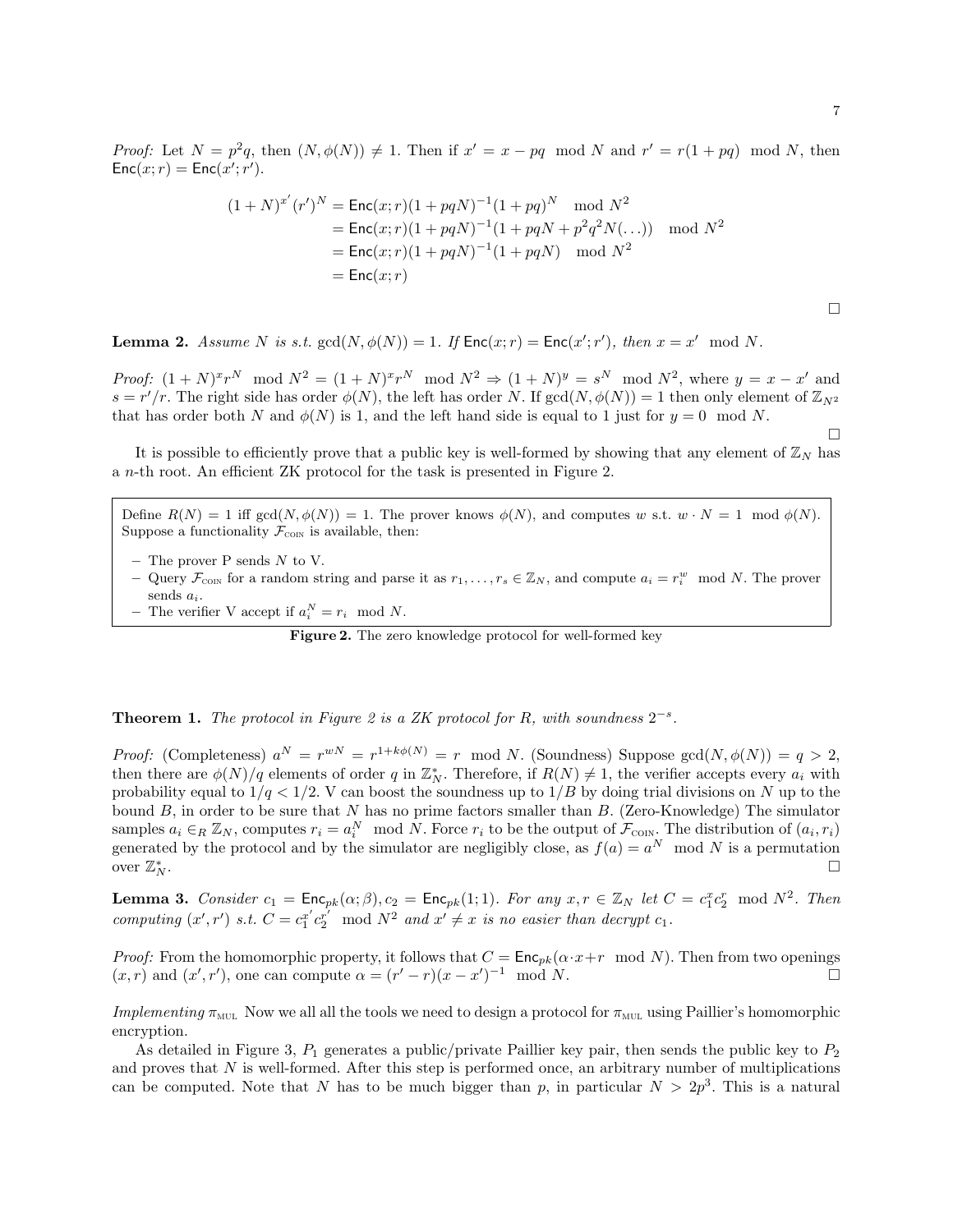requirement when  $p$  is the size of a elliptic curve DL group, as in order to guarantee the same level of security offered by an elliptic curve of size 200 bits one has to choose a composite  $N$  of size much bigger than 600 bits.

Now  $P_1$  sends  $P_2$  an encryption of his input  $a \in \mathbb{Z}_p$ . The other party, using the homomorphic property of the Paillier cryptosystem, can multiply  $b$  into it and mask it with randomness.

Note that the protocol is not secure against a malicious adversary, as the modulo  $N$  of the cryptosystem and the modulo  $p$  of the shares and the commitment schemes are different. Then if an adversary is malicious an overflow might occur during the encrypted computation, with the result that the computed shares will not sum up to the product of the initial shares, and the triplet will result incorrect.

 $P_1$  has input  $a \in \mathbb{Z}_p$ ,  $P_2$  has input  $b \in \mathbb{Z}_p$ . At the end  $P_i$  gets  $c_i$  s.t.  $c_1$  is random in  $\mathbb{Z}_p$  and  $c_1 + c_2 = a \cdot b \mod p$ 

- 1.  $P_1$  generates  $(N, \lambda)$  with  $N > 2p^3$ , and send N to  $P_2$
- 2.  $P_1$  uses the protocol in Figure 2 to prove that N is well-formed (these two steps are to be performed once and for all).
- 3.  $P_1$  computes  $\alpha = \text{Enc}_N(a; r)$  with randomness r and sends it to  $P_2$ ;
- 4.  $P_2$  chooses  $d \in_R \mathbb{Z}_{p^3}$ ;
- 5.  $P_2$  computes and sends  $\beta = \alpha^b$  Enc<sub>N</sub> $(1; 1)^d$  to  $P_1$ ;
- 6.  $P_1$  computes  $c_1 = \mathsf{Dec}_\lambda(\gamma) \mod p;$
- 7.  $P_2$  computes  $c_2 = -d \mod p$ ;



**Lemma 4.** Define  $\Gamma_1$  to be the distribution given by  $ab+d$ , for fixed  $a, b \in \mathbb{Z}_p$  and d is uniform in  $\mathbb{Z}_{p^3}$ . Now let  $\Gamma_0$  be the uniform distribution between  $\{0, p^3 + p^2 - 1\}$ . Then the statistical distance  $d(\Gamma_0, \Gamma_1) < 2/p$ 

*Proof:* 
$$
\epsilon = d(\Gamma_0, \Gamma_1) = \frac{1}{2} \sum_{0 \le i < p^3 + p^2} |\Pr[\Gamma_0 = i] - \Pr[\Gamma_1 = i]|
$$
.  
Then  $2\epsilon = p^3 \left| \frac{1}{p^3 + p^2} - \frac{1}{p^3} \right| + p^2 \left| \frac{1}{p^3 + p^2} - 0 \right| < 1/p$ .

**Theorem 2.** The protocol  $\pi_{\text{MUL}}$  is a multiplication protocol secure against a strong semi-honest adversary as defined in Definition 3.

*Proof:* (Correctness)  $c_1 + c_2 = ((ab + d \mod N) \mod p) - d \mod p = ab \mod p$  as  $N > 2p^3$ . (Privacy)  $P_2$  learning any information about a trivially breaks the semantic security of Paillier's cryptosystem.  $P_1$  get statistically no information about b as shown in Lemma 4. (Strong semi-honest security 1)  $c_1 + c_2 = a \cdot b$ mod p holds for all  $a, b, d$  chosen in the correct range. The argument for  $P_1$ 's privacy does not depend on any of  $P_2$ 's choice and  $P_2$ 's privacy holds for any a in the correct range  $(0, p)$ . (Strong semi-honest security 2). First we note that the view of the protocol commits  $P_1$  to his randomness and input as shown in Lemma 2 and the view of the protocol commits  $P_2$  to his randomness and input as shown in Lemma 3: in particular  $P_1$  cannot find  $a, a', r, r'$  with  $a < p \le a'$  and  $\mathsf{Enc}(a; r) = \mathsf{Enc}(a'; r')$  and  $P_2$  cannot find  $(b, d, b', d')$  with  $b < p, d < p^3$  and  $b \ge p$  or  $d \ge p^3$  and  $\alpha^b$  Enc $(1, 1)^d = \alpha^{d'}$  Enc $(1, 1)^{d'}$  without breaking the semantic security of Paillier's cryptosystem.

# 5 MPC Protocol

In Figure 4 the ideal functionality  $\mathcal{F}_{\text{AMPC}}$  is presented. This ideal functionality allows n parties to input values in  $\mathbb{Z}_p$ , manipulate them (via additions and multiplications) and output the result to a given party.

In this description of the protocol we assume that the parties already have secure and authenticated point to point channels, and a functionality for broadcast. Also, following the modular spirit of the UC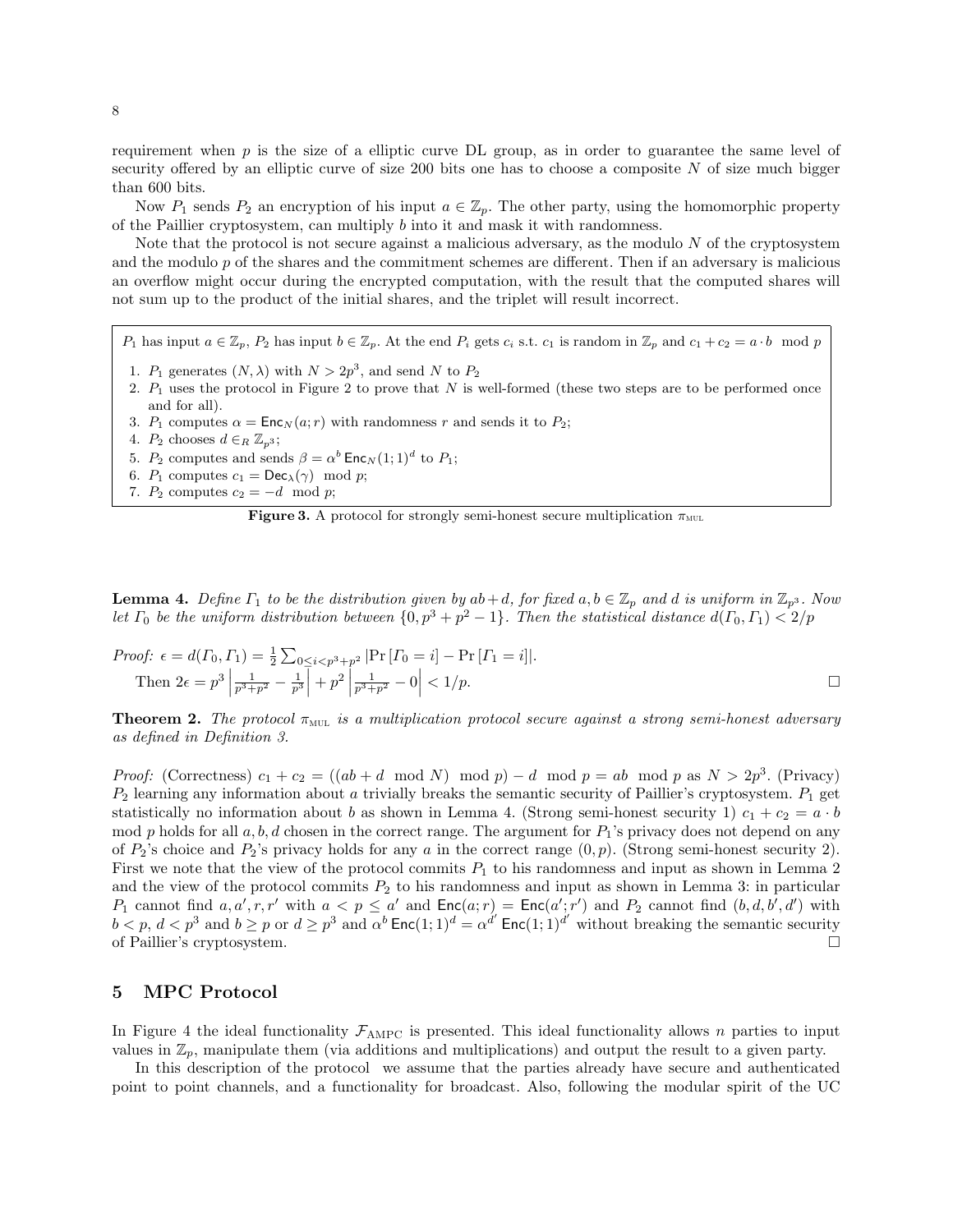The functionality  $\mathcal{F}_{\text{AMPC}}$  has the following commands:

Initialize: On input  $(int, p)$  from all parties, activate and store the modulo p.

- **Rand:** On input (rand,  $P_i$ , varid) from all parties  $P_i$ , with varid a fresh identifier, pick  $r \leftarrow \mathbb{Z}_p$  and store  $(varid, r).$
- **Input:** On input  $(input, P_i, vari, x)$  from  $P_i$  and  $(input, P_i, vari, ?)$  from all other parties, with varid a fresh identifier, store  $(varid, x)$ .

Add: On command  $(add, variable, variable, variable)$  from all parties (if  $variable, variable, variable, and$  are present in memory and *varid*<sub>3</sub> is not), retrieve  $(varid_1, x)$ ,  $(varid_2, y)$  and store  $(varid_3, x + y \mod p)$ .

- Multiply: On input  $(multiply, variable, variable, variable)$  from all parties (if  $variable, variable, variable, variable, variable, and variable, and the number of variables, and the number of variables, and the number of variables, and the number of variables, and the number of variables, and the number of variables, and the number of variables, and the number of variables, and the number of variables, and the number of variables, and the number of variables, and the number of variables, and the number of variables, and the number of variables, and the number of variables, and the number of variables, and the number of variables, and the number of variables, and the number of variables, and the number of variables, and the number of variables, and the number of variables, and the number of variables, and the number of variables, and the number of variables, and the number of variables$ and varid<sub>3</sub> is not), retrieve  $(varid_1, x)$ ,  $(varid_2, y)$  and store  $(varid_3, x \cdot y \mod p)$ .
- **Output:** On input (*output, P<sub>i</sub>, varid*) from all parties (if *varid* is present in memory), retrieve (*varid, x*) and output it to  $P_i$ .

Figure 4. The ideal functionality for arithmetic MPC

framework we will implement the protocol in the presence of a "trusted dealer" that gives to the party a public key for the commitment scheme, together with random shared commitments. The ideal functionality describing the behavior of this trusted dealer is detailed in Figure 5.

The functionality  $\mathcal{F}_{\text{RAND}}$  has the following commands.

Initialize: On input  $(int, p)$  from all parties, activate, generate a key for a double-trapdoor homomorphic commitment scheme  $ck \leftarrow \text{Gen}(1^{\kappa}, p)$  with plain-text space  $\mathbb{Z}_p$  and send  $ck$  to the parties.

**Req. Share:** On input  $(share, sid, a_i, r_i, P_i)$ , with sid a fresh identifier, create and output a shared commitment Comm<sub>ck</sub> $(a, r)$  with  $a = \sum a_i, r = \sum r_i$ .

**Figure 5.** The ideal functionality that models  $\mathcal{F}_{\text{RAND}}$ 

## 5.1 Notation and Library

We will call a *shared commitment* of x (and write [x]) the following configuration:  $P_i$ ,  $i = 1, ..., n$  owns  $x_i \in \mathbb{Z}_p$ ,  $r_i$  in the commitment scheme's randomness space RC and Comm<sub>ck</sub>(x; r), where it holds that  $x = \sum_{i=1}^{n} x_i \mod p$  and  $r = \sum_{i=1}^{n} r_i$ .

For convenience we define a library of commands that the parties can perform on shared commitments. Call H, C respectively the sets of honest parties and the set of corrupted parties.  $H \cap C = \emptyset$  and  $H \cup C = \{1, \ldots, n\}$ . Finally  $|H| > 1$ . In Figure 6 some basic commands are introduced and in Figure 7 some advanced commands are defined.

#### 5.2 On-line Phase

As mentioned our protocol has two phases: the preprocessing phase described in Figure 10 produces many random triplets, and in the on-line phase the triplets are used to implement the ideal functionality  $\mathcal{F}_{AMPC}$ : the on-line protocol, detailed in Figure 8, is quite simple. Parties provide inputs and compute multiplications by opening differences between random commitments generated during the preprocessing and the actual values of the computation. The security of the protocol intuitively follows from the fact that the random preprocessing material is used to mask the actual values of the computation. Also, when a value is opened, the presence of the commitment prevents cheating parties to force a wrong output value.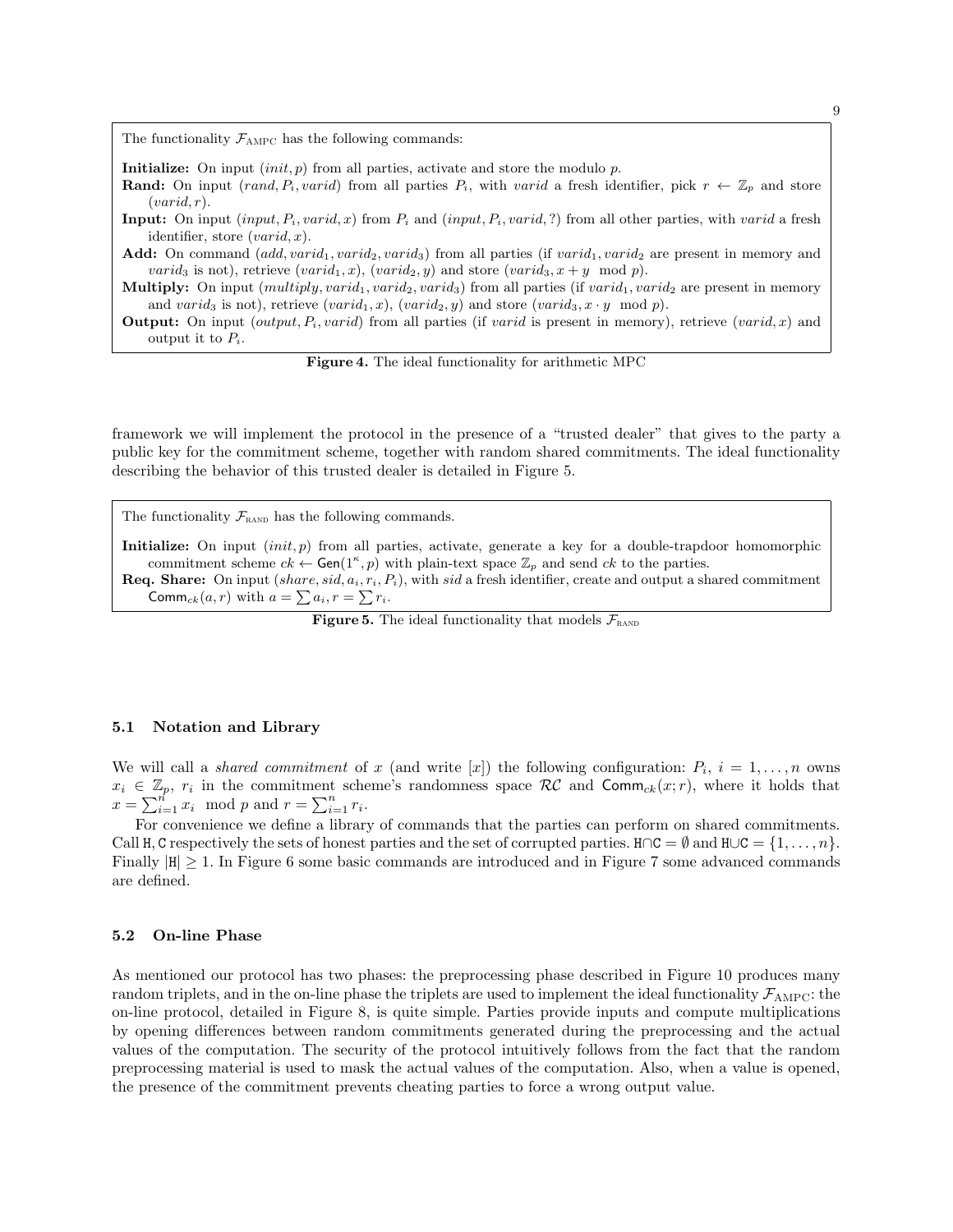Share Secret: To share an element  $x \in \mathbb{Z}_p$ , choose random  $x_1, \ldots, x_{n-1} \in_R \mathbb{Z}_p$ , define  $x_n = x - \sum_{i=1}^{n-1} x_i$ mod p. Choose random  $\rho_{x,1},\ldots,\rho_{x,n} \in \mathcal{RC}$ , define  $\rho_x = \sum_{i=1}^n \rho_{x,i}$  and  $C_x = \text{Comm}_{ck}(x,\rho_x)$ . Send  $\overline{[x]}_i =$  $(x_i, \rho_{x,i}, C_x)$  to party  $P_i$ . We denote this operation by  $[x] = \textsf{Share}(P_i, x, \rho_x)$ .

**Open Secret:** every party  $P_i$  broadcasts a share pair  $(x'_i, \rho'_{x,i})$ . The parties compute the sums  $x', \rho'_x$  and check Comm<sub>ck</sub> $(x', \rho'_x) \stackrel{?}{=} C_x$ . If yes, output  $x = x'$ , else output  $x = \perp$ . We denote this operation by  $x = \mathsf{Open}([x])$ . If just a party  $P_i$  should learn the output, we modify the above protocol in the sense that all parties send their shares to  $P_i$ , that verifies the correctness and outputs the result in the same way. We denote this operation by  $x = \text{OpenTo}(P_i, [x])$ .

**Random Share:** To generate a share of a random element  $r \in_R \mathbb{Z}_p$ , party  $P_i$  chooses at random  $(r_i, \rho_{r,i}) \in_R$  $\mathbb{Z}_p\times\mathcal{RC}$  and broadcast  $C_r^i = \mathsf{Comm}_{ck}(r_i,\rho_{r,i})$ . Every party computes  $C_r = \prod_{i=1}^n C_r^i = \mathsf{Comm}_{ck}(r,\rho_r)$ , where  $r = \sum_{i=1}^n r_i$ ,  $\rho_r = \sum_{i=1}^n \rho_{r,i}$ . Party  $P_i$  sets  $[r]_i = (r_i, \rho_{r,i}, C_r)$ . We denote this operation by  $[r] = \text{Rand}($ ).

**Addition:** We denote by  $[z] = [x] + [y]$  the following: each  $P_i$  computes  $[z]_i = [x]_i + [y]_i = (x_i + y_i \mod p, \rho_{x,i} + \rho_{x,i}]$  $\rho_{y,i}, C_x \odot C_y$ ). From now on we will write commands like  $[z] = 3[x] - [y] + 2$  with the obvious semantic. Any additive constant c can be interpreted as  $[c]_1 = (c, 0, \text{Comm}_{ck}(c, 0)),$  and  $[c]_i = (0, 0, \text{Comm}_{ck}(c, 0))$  for  $i \neq 1$ . Note that no communication is involved in this command.

Figure 6. Basic commands on shared commitments

**Shift:** Assume the parties have a shared commitment [r]. Then we denote by  $[x] = \text{Shift}(P_i, x, [r])$  the following protocol:

1.  $r = \text{OpenTo}(P_i, [r])$ ;

2.  $P_i$  broadcast  $\Delta = r - x \mod p$ ;

3. 
$$
[x] = [r] - \Delta;
$$

**Multiplication:** Assume the parties have a triplet of shared commitments  $([a], [b], [c])$ . Then we define the following command  $[z] = \text{Mul}([x], [y], [a], [b], [c])$  (the output z is equal to  $x \cdot y$  if  $c = a \cdot b$ ). The command is implemented as:

1.  $d = \text{Open}([x] - [a])$ ;  $e = \text{Open}([y] - [b])$ ;

2.  $[z] = e[x] + d[y] - de + [c];$ 

Figure 7. Advanced commands for shared commitments

The protocol implements  $\mathcal{F}_{AMPC}$ 's commands in the following way:

Initialize: The parties invoke  $\mathcal{F}_{\text{RAND}}(init, p)$  and store ck. Run the preprocessing as in Figure 10 to produce a big enough set of triplets.

**Rand:** The parties invoke  $\mathcal{F}_{\text{RAND}}(share, varied)$  and store the commitment [a].

**Input:** The parties invoke  $\mathcal{F}_{\text{RAND}}(share, vari)$  and store the commitment [a], then perform  $[x] = \text{Shift}(P_i, x, [a])$ . Add: To add  $[x]$ ,  $[y]$  with identifiers varid<sub>1</sub>, varid<sub>2</sub> the parties perform  $[z] = [x] + [y]$  and assign  $[z]$  the identifier  $\mathit{vari}_3$ .

**Multiply:** To multiply  $[x]$ ,  $[y]$  with identifiers varid<sub>1</sub>, varid<sub>2</sub> the parties take a triplet  $([a], [b], [c])$  from the set of the available ones, perform  $[z] = \text{Mul}([x], [y], [a], [b], [c])$  and assign  $[z]$  the identifier varid<sub>3</sub> and remove  $([a], [b], [c])$  from the set of the available triplets.

**Output:** To output [x] with identifier varid to  $P_i$  perform  $x = \text{OpenTo}(P_i, [x])$ .

**Figure 8.** The on-line protocol  $\Pi_{\text{AMPC}}$ 

#### 5.3 Preprocessing

The main contribution of this paper is in the way the random triplets are generated. The task is to start from a strong semi-honest multiplication protocol as defined in Definition 3 and a dealer that provides random shared commitments as described in Figure 5, and finish with a fully secure protocol that outputs triplets of multiplicative shared commitments. The main technical tool is a somewhat new and surprising application of packed Shamir's secret sharing [FY92].

We start with a protocol to generate one triplets: the parties use  $\pi_{\text{MUL}}$  to compute cross products of their shares and broadcast commitments to their shares (details are given in Figure 9). This protocol is not secure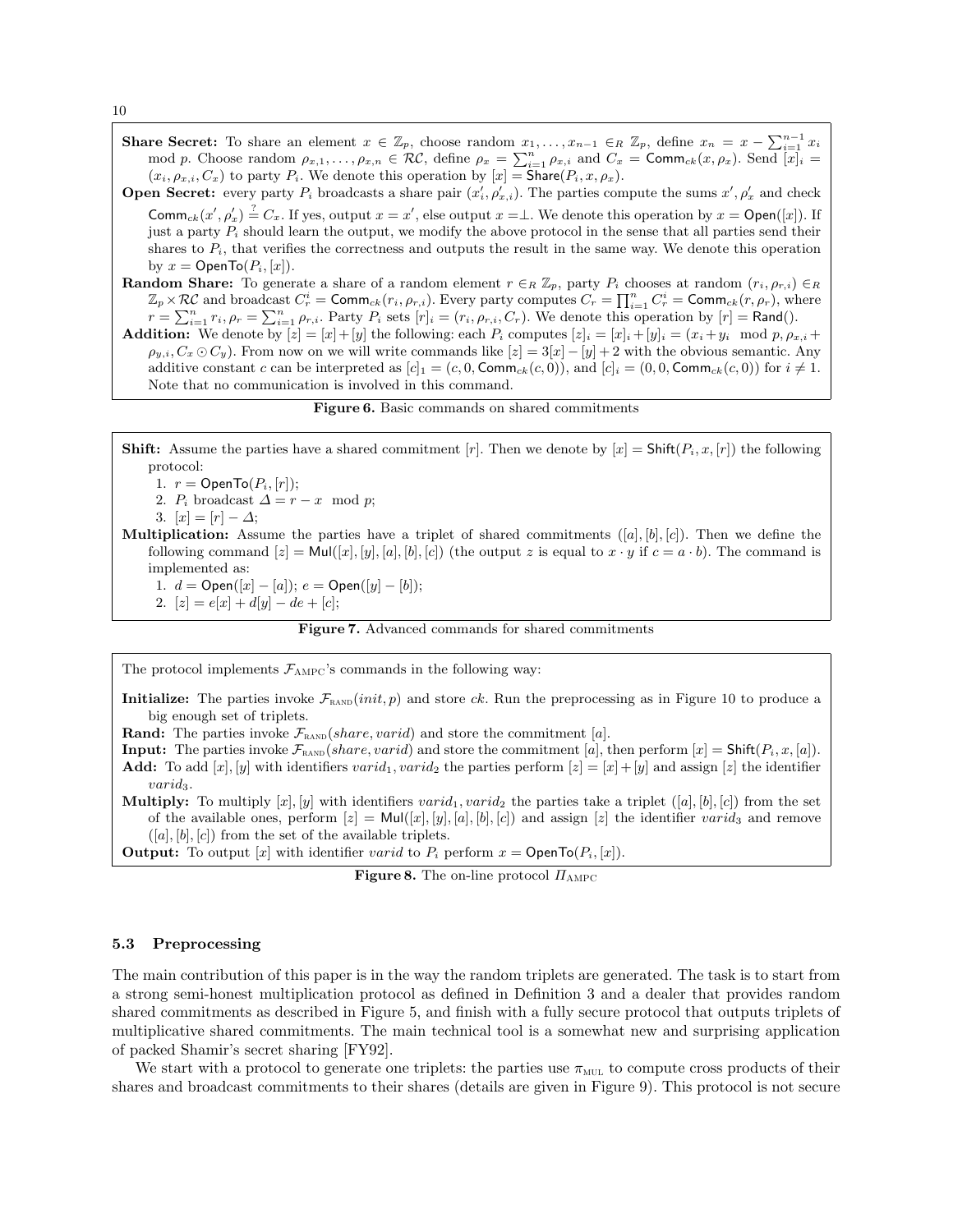Every party  $P_i$  does the following:

- 1. Choose random shares  $a_i, b_i \in \mathbb{Z}_p$ .
- 2. For all  $j \neq i$ , run  $(d_{ij}, e_{ji}) \leftarrow \pi_{\text{mult}}(a_i, b_j)$  as party 1.
- 3. For all  $j \neq i$ , run  $(d_{ji}, e_{ij}) \leftarrow \pi_{\text{MUL}}(a_j, b_i)$  as party 2.
- 4. Set  $c_i = a_i \cdot b_i + \sum_j d_{ij} + \sum_j e_{ij} \mod p$ .
- 5. Choose  $r_i, s_i, t_i \in \mathcal{RC}$ , compute  $A_i = \text{Comm}_{ck}(a_i, r_i), B_i = \text{Comm}_{ck}(b_i, s_i),$
- $C_i = \text{Comm}_{ck}(c_i, t_i)$ , and broadcast  $A_i, B_i, C_i$ . 6. Everyone computes  $A = \bigcirc_i A_i$ ,  $B = \bigcirc_i B_i$ ,  $C = \bigcirc_i C_i$

**Figure 9.** The protocol to generate one triplet  $\Pi_{TRI}$ 

against a malicious adversary (that could cheat in  $\pi_{\text{MUL}}$  or commit to inconsistent values): Intuitively to achieve full security we need the following: 1) the triplets are correct i.e.  $c = a \cdot b$ , 2) the triplets are private i.e.  $a, b$  are uniformly random in the view of the adversary and 3) the adversary knows his shares of the shared commitments. The protocol, presented in Figure 10 will proceed in steps and ensure one property after the other.

Start by running  $(1 + \lambda)(4M + 4B - 2)$  times the protocol  $\Pi_{\text{TRI}}$ . Call  $\mathcal{M} = \{([a_i], [b_i], [c_i])\}_{i=1,\dots,(1+\lambda)(4M+4B-2)}$ the set of produced triplets.

**Test:** Using  $\mathcal{F}_{\text{RAND}}$  sample a string t that determines a subset  $\mathcal{T} \subset \mathcal{M}$  of size  $\lambda(4M + 4B - 2)$ . For every triplet in T, the parties reveal all the randomness used during  $\Pi_{\text{TRI}}, \pi_{\text{MUL}}$ . If any cheating is detected the protocol aborts.

**Proof of Knowledge:** for each of the untested triplets  $([a], [b], [c])$ , sample three random shared commitments  $[r], [s], [u]$  using  $\mathcal{F}_{\text{RAND}}$  and perform  $\text{Open}([r-a]), \text{Open}([s-b]), \text{Open}([u-c]).$ 

**Correctness:** For every pair of triplets left  $([a], [b], [c])$  and  $([x], [y], [z])$  do: using  $\mathcal{F}_{\text{RAND}}$  sample a random  $r \in \mathbb{Z}_p$ . Compute  $[c'] = \text{Mul}([a], [b], r[x], r[y], r^2[z])$ . Then if  $\text{Open}([c - c']) \neq 0$  abort the protocol, otherwise store [a], [b], [c] for future use and drop  $[x]$ ,  $[y]$ ,  $[z]$ .

**Privacy:** We are now left with  $2M + 2B - 1$  triplets. Let  $d = M + B - 1$ .

- 1. The parties have a set of  $2d + 1$  triplets  $([a_i], [b_i], [c_i])$ ,  $i = 1, ..., 2d + 1$
- 2. The parties generate  $d+1$  random commitments  $[f_1], \ldots, [f_{d+1}]$
- 3. The parties generate  $d+1$  random commitments  $[g_1], \ldots, [g_{d+1}]$
- 4. Those commitments define two *random shared polynomials*  $[F(x)], [G(x)]$  of degree d, where  $[F(x)] :=$  $\sum_{i=1}^{d+1} \delta_i^{(d)}(x)[f_i], [G(x)] := \sum_{i=1}^{d+1} \delta_i^{(d)}(x)[g_i],$  where:

$$
\delta_i^d(x) = \prod_{i \neq j = 1}^{d+1} \frac{x - j}{i - j}
$$

- 5. The parties locally evaluate  $[F(d+2)], \ldots, [F(2d+1)]$  and  $[G(d+2)], \ldots, [G(2d+1)]$
- 6. For all  $i = 1, \ldots, 2d + 1$ , the parties compute  $[h_i] := [F(i) \cdot G(i)]$  using one of the triplets  $([a_i], [b_i], [c_i])$
- 7. These new shared commitments  $[h_i], i = 1, ..., 2d + 1$  define a new shared polynomial  $[H(x)] :=$  $\sum_{i=1}^{2d+1} \delta_i^{(2d)}(x)[h_i]$  of degree 2d.
- 8. The parties locally compute M new triplets  $[a'_i], [b'_i], [c'_i]$  where  $[a'_i] = [F(-i)], [b'_i] = [G(-i)], [c'_i] =$  $[H(-i)],$  with  $i = 1, \ldots, M.$

**Figure 10.** The preprocessing protocol  $\Pi_{PRE}$ 

Note that in the protocol of Figure 10 every "distilled" triplets is the product of every produced triplets. This give a quadratic blow-up in local computation. A solution that might be more efficient in practice is to change the step Privacy as follows: instead of creating just one big polynomial, randomly partition the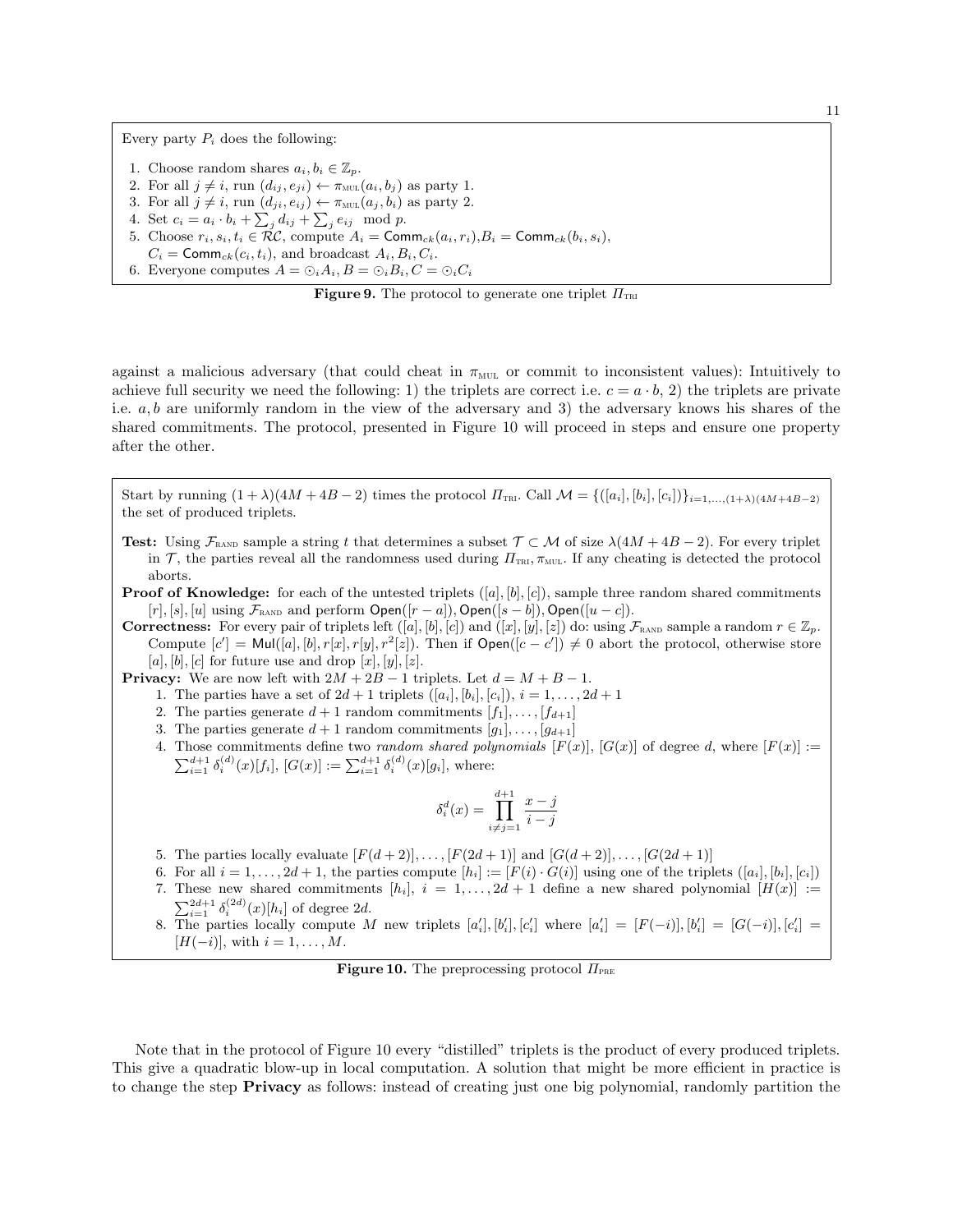remaining triplets in subset of smaller size and use many polynomials of smaller degree. The analysis of this kind of approach can be found in [NO09].

**Theorem 3.** Let  $\pi_{\text{MUL}}$  be a strong semi-honest secure two-party multiplication protocol and Comm a double trapdoor homomorphic commitment scheme, then the protocol  $\Pi_{\rm AMPC}$   $(\kappa,B\log_2(1+\lambda))$ -securely implements  $\mathcal{F}_{\text{AMPC}}$  in the  $\mathcal{F}_{\text{RAND}}$ -hybrid model against any static, active adversary that corrupts any number of parties.

Remark: The statistical security of the protocol depends on both parameters  $B$  and  $\lambda$ . In practice one can set  $\lambda = 1/4$  and  $B = 3.6s$ , so to get a protocol that is secure except with probability  $2^{-3.6 \log_2(5/4)s} < 2^{-s}$ , where the total number of invocation to  $\Pi_{TRI}$  is now less than  $5M + 18s$ .

*Proof (sketch)*: The simulator  $S_{\text{AMPC}}$  simulates every call to  $\mathcal{F}_{\text{RAND}}$  and keeps a copy of what the internal state of the corrupted parties should look like if they had followed the protocol. The simulator can do so as this state is uniquely determined by the output of  $\mathcal{F}_{\text{RAND}}$  and the protocol execution. A description of the simulator is provided in Figure 11.

The simulator  $S_{\text{AMPC}}$  maintains at any point a copy of the shares of all parties (honest and corrupted).

**Initialize:** The simulator runs  $(ck, \tau_1, \tau_2) \leftarrow$  Gen(1<sup>*k*</sup>), gives ck to the parties, flips a coin b and stores  $\tau = \tau_{1+b}$ , and discards  $\tau_{2-b}$ . Call *init* on the ideal functionality  $\mathcal{F}_{\text{AMPC}}$ . The simulator simulates the preprocessing by following the protocol in Figure 10 as an honest party would do, except that it reads the corrupted parties shares from  $\mathcal{F}_{\text{RAND}}$ .

**Rand:** Simulate the call to  $\mathcal{F}_{\text{RAND}}$  by reading the corrupted parties shares and choose random  $a_i, r_i$  for the honest parties. Call rand on the ideal functionality  $\mathcal{F}_{\text{AMPC}}$ , and store internally the shares for all parties.

**Output:** To simulate an output of [x] to  $P_i$  where  $i \in H$ , the simulator receives  $(x'_i, r'_i)$  from all corrupted parties  $P_i$ ,  $i \in \mathbb{C}$ . Let  $(x_i, r_i)$  be the internal shares of the simulator corresponding to  $P_i$ . If  $\sum_{i \in \mathbb{C}} x_i = \sum_{i \in \mathbb{C}} x'_i$  and  $\sum_{i \in \mathbb{C}} r_i = \sum_{i \in \mathbb{C}} r'_i$  call *output* on the ideal functionality, otherwise  $i \in \mathcal{C}$   $r_i = \sum_{i \in \mathcal{C}} r'_i$  call *output* on the ideal functionality, otherwise abort the protocol.

To simulate an output of [x] to  $P_i$  where  $i \in \mathbb{C}$ , the simulator receives x' from the ideal functionality, and the sum of the internal shares  $x_i, r_i$  is  $x, r$ , the opening of  $C_x$ . The simulator picks the smallest  $j \in H$ , executes  $r'_j = \textsf{TOPen}(x_j, r_j, x_j + (x - x'), \tau)$  and sends  $(x_j + (x - x'), r'_j)$ , and  $(x_i, r_i)$  for all  $i \in H, i \neq j$  to the adversary.

**Input:** To simulate the call for  $P_i$ , with  $i \in \mathbb{C}$  simulate the call to  $\mathcal{F}_{\text{RAND}}$  as described above, and perform  $[x] = \text{Shift}(P_i, x, [a])$  as the honest parties would do (check for the abort condition in Open as described before). Internally update all the parties shares. Given  $\Delta$  and a, compute  $x' = \Delta + a \mod p$  and input it in the ideal functionality  $\mathcal{F}_{AMPC}$ .

To simulate the call for  $P_i$ , with  $i \in H$  simulate the call to  $\mathcal{F}_{\text{RAND}}$  as described above, and perform  $[x] =$  $\text{Shift}(P_i, 0, [a])$  (check for the abort condition in Open as described before). Internally update all the parties shares.

**Add:** Run the protocol honestly and update all the internal shares and call add on the ideal functionality  $\mathcal{F}_{\text{AMPC}}$ . Multiply: Run the protocol honestly, updating all the internal shares (check for the abort condition in Open as described before). Call *multiply* on the ideal functionality  $\mathcal{F}_{AMPC}$ .



On-line security: Define an hybrid game where the adversary is restricted to following the protocol during the preprocessing phase  $\Pi_{PRE}$ , and then behaves arbitrarily during the on-line phase. The view of the protocol (excluding the preprocessing) contains statistically no information about the actual values of the computation: every value that is opened in Input, Multiply is masked with fresh randomness, and the commitments are statistically hiding.

Then the only way that the environment can distinguish between the real and the ideal execution is by forcing an output towards an honest party (or an input of a dishonest party) to be incorrect.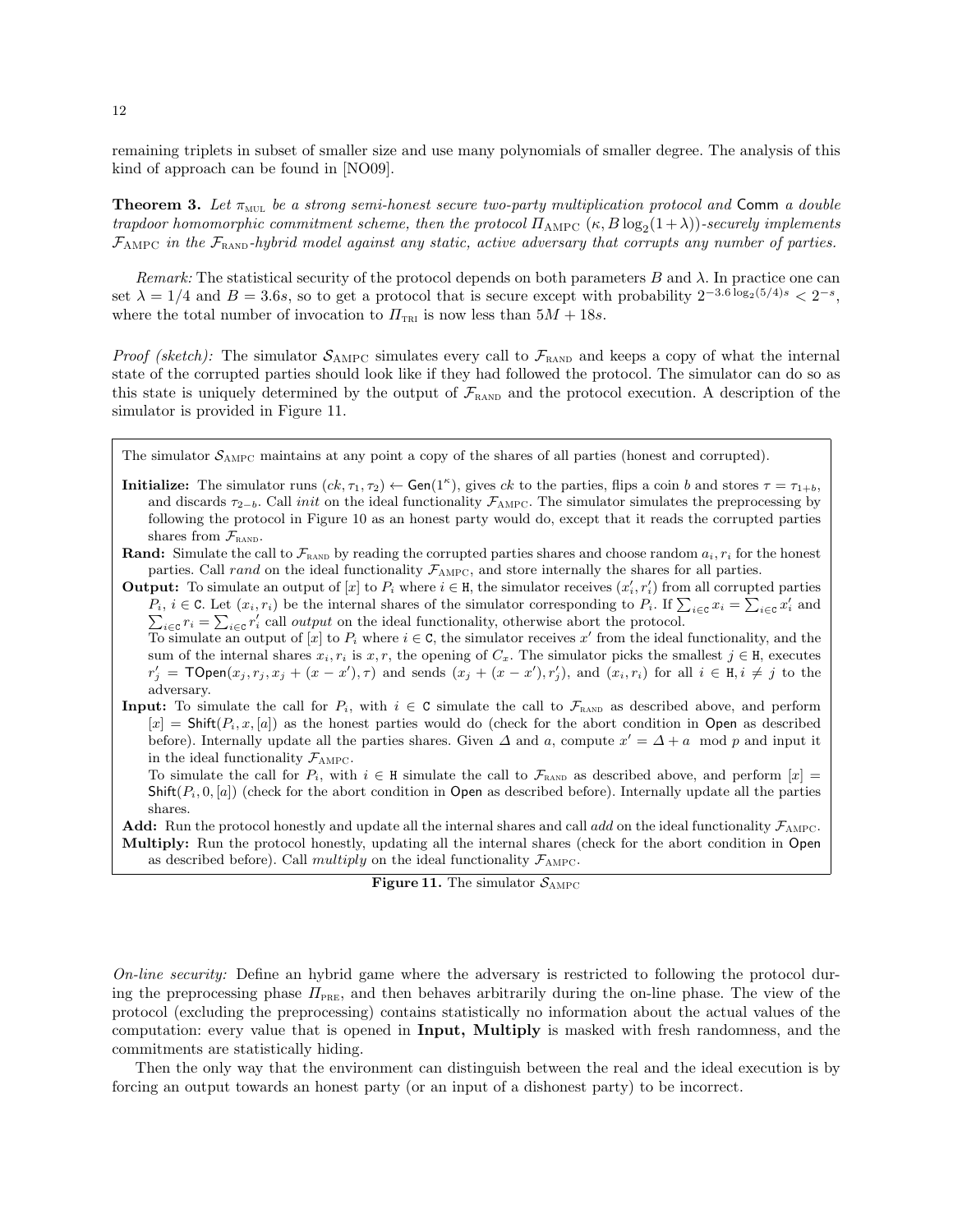To do that, the adversary needs to send a set of shares  $(x'_i, r'_i)$  with  $i \in \mathbb{C}$  with  $\sum x_i \neq \sum x'_i$  and such that Comm( $\sum x_i$ ;  $\sum r_i$ ) = Comm( $\sum x'_i$ ;  $\sum r'_i$ ), where  $(x_i, r_i)$  are the simulator's internal shares for the corrupted parties. Using E in Definition 2 we can extract a trapdoor  $\tau_{b^*}$  from these values. Given that the view of the simulated protocol is statistically independent of the trapdoor used by the simulator  $\tau_b$ , then  $Pr[b = b^*] = 1/2$ and we can turn an adversary that distinguish the the real and the ideal world with probability  $1/2 + q$ , q non negligible, into an adversary that break the security of the commitment scheme with non-negligible probability  $q/2$ , and we reach a contradiction.

Preprocessing security: For the sake of simplicity, let's assume  $n = 2$ ,  $P_1$  honest and  $P_2$  corrupted<sup>4</sup>. The UC simulator runs the preprocessing protocol as the honest party would. If the corrupted party send values that would make a honest party abort, the simulator inputs abort to  $\mathcal{F}_{\rm AMPC}$  on behalf of the corrupted party. If the simulator does not input abort to  $\mathcal{F}_{\text{AMPC}}$ , the simulator stores the corrupted party's shares of [a], [b], [c], namely  $(a_2, r_2, b_2, s_2, c_2, t_2)$  that he learns during **Proof of Knowledge** (by simulating  $\mathcal{F}_{\text{RAND}}$ ) and proceed to the on-line phase. The simulation of the preprocessing phase is perfect, as the simulator behaves exactly as an honest party. What remains to argue is that if the protocol did not abort at the end of the preprocessing phase, then the triplets are correct and the honest parties' shares are uniformly random in the adversary's view, even if the adversary is corrupted.

Note that  $\Pi_{\text{TRI}}$  securely produces random multiplicative triplets against a strong semi-honest adversary. In fact:  $c = \sum_i c_i = \sum_i a_i b_i \sum_{i \neq j} d_{ij} + \sum_{i \neq j} e_{ij} = \sum_i a_i b_i + \sum_{i \neq j} a_i b_j = ab \mod p$ . If A can cheat during  $\Pi_{\text{TRI}}$  and then pretend he didn't during Test it can be used to break either the strong semi-honest security of  $\pi_{\text{MUL}}$  or the binding property of Comm.

The step Test doesn't leak any information as it can be simulated as detailed in Lemma 6. We can use Lemma 5 to *define* a good triplet to be one where the adversary could open the triplet during **Test** and make an honest party accept, and a bad triplet otherwise. Note that the lemma uses rewinding techniques: this is fine, as we do not use the lemma to extract the adversary shares — we do this in **Proof of Knowledge** — but to prove that the simulation is correct. From the properties of  $\pi_{\text{MUL}}$  we know that for a good triplet  $c = a \cdot b$  and  $a, b$  are random in the adversary's view except with negligible probability. Therefore after Test we know that (except with negligible probability) the number of bad triplets is bounded by some constant B except with probability  $(1 + \lambda)^{-B}$ .

After the Correctness step, if the protocol doesn't abort the triplets are correct except with probability  $1/p$ : let  $z = x \cdot y + \Delta_z \mod p$  and  $c = a \cdot b + \Delta_c$ , then  $c' - c = r^2 \Delta_z - \Delta_c$  that is  $\neq 0$  if  $(\Delta_c, \Delta_z) \neq (0, 0)$ with probability  $1 - 1/p$  over the choice of r. Then if the adversary doesn't break the binding property of Comm and  $c' - c \neq 0$  for any pair of triplets the protocol aborts.

In Privacy after the triplets are randomly partitioned, we know that the probability that there are more than B bad triplets left is less than  $(1 + \lambda)^{-B}$ . Therefore the adversary knows less than B points on the polynomials  $F, G$  of degree d, so from Lagrange interpolation theory those polynomials have still  $M + 1$ degrees of freedom in the adversary's view. So the adversary gains statistically no information about the newly generated M triplets [a'], [b'], [c'] and, even after  $M-1$  of those will be opened during the protocol, the last unopened triplet is still random in his view.

# 6 UC Commitment Scheme

In this section we show how to implement  $\mathcal{F}_{\text{RAND}}$ . For the sake of simplicity, we present a two party protocol for UC commitments. In order to produce a random commitment between n parties as required by  $\mathcal{F}_{\text{RAND}}$  it will suffice to let every party publish a commitment and, using the homomorphic properties of the commitment, sum them up.

The protocol generates many commitments at once in a preprocessing flavor and it is *efficient* in the sense that to construct M UC commitments with security s, one needs  $O(M + s)$  call to the primitives – the efficiency of the protocol is roughly the efficiency of the primitives used.

<sup>&</sup>lt;sup>4</sup> If more malicious parties are present, one can just think of all of them as a new party whose shares are the sum of their shares. Clearly introducing more honest parties will not help the adversary.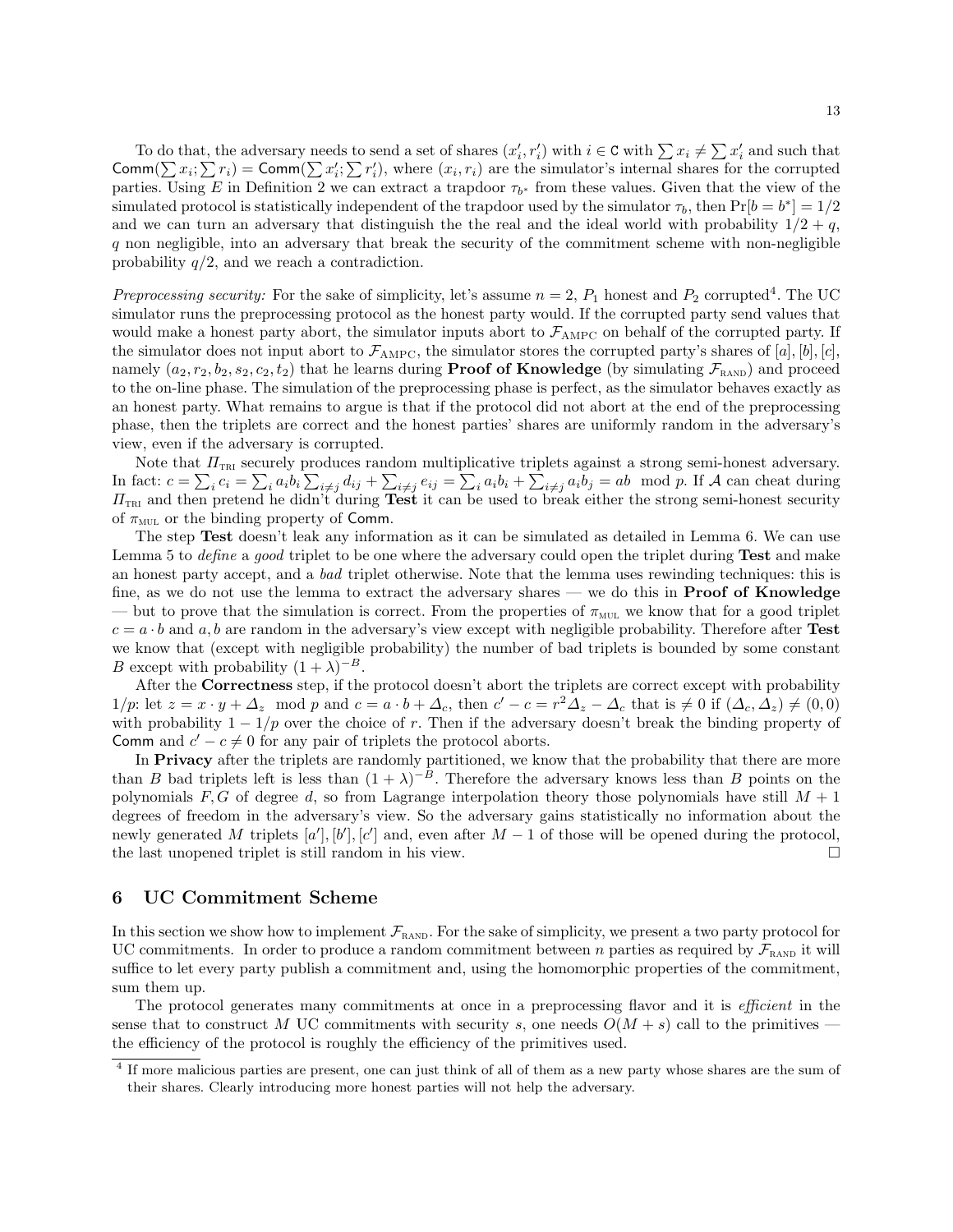14

The  $\mathcal{F}_{\text{MCOMM}}$  functionality is described by the following commands:

- Activate: On input (activate) from all parties, the functionality replies (ready) to all parties and  $S$ , and start replying to other commands.
- **Commit:** On input (commit, cid,  $P_c$ ,  $P_r$ , x) from party  $P_c$  output (committed, cid,  $P_c$ ,  $P_r$ ) to  $P_r$  and S if cid was not previously stored, otherwise ignore the message.
- **Open:** On input (open, cid,  $P_c$ ,  $P_r$ ) from party  $P_c$ , if cid is present in memory, retrieve (cid,  $P_c$ ,  $P_r$ , x) from the memory and output (opened, sid,  $P_c$ ,  $P_r$ , x) to  $P_r$  and  $S$ , otherwise ignore the message.

| <b>Figure 12.</b> The $\mathcal{F}_{\text{MCOMM}}$ functionality |  |  |
|------------------------------------------------------------------|--|--|
|------------------------------------------------------------------|--|--|

*Protocol idea:* To let a semi-honest party UC commit to a message  $m$  one can use the following protocol: the committer sends the pair  $\textsf{Comm}(m, r)$ ,  $\textsf{Enc}(m||r, s)$  to the receiver, where the encryption and the commitments are relative two public keys in the CRS. To open, the committer sends  $m, r$ . The commitment scheme is UC secure as, intuitively, the simulator can choose the CRS together with the secret key for Enc and the trapdoor for Comm. So if the sender is corrupted the simulator can extract the message from Enc and if the receiver is corrupted the simulator can open Comm to any value using the trapdoor. Clearly if the committer is corrupted by an active adversary, he can send an inconsistent pair and break the security of the protocol. We solve this by using the cut-and-choose approach to force honest behavior.

First the committer selects at random two polynomials f and g of degree  $d = 2M + s - 1$  over  $\mathbb{Z}_p$ . Then the committer sends to the receiver commitments to  $2M + 2s$  points on both polynomials using the semi-honest protocol. Now a random challenge is coin-flipped, in order to determine a subset of  $M + s$  commitments to be checked. The committer reveals the points and the randomness used in the semi-honest protocol to the receiver, who aborts if any opening is inconsistent. If the protocol doesn't abort we know that, with probability  $1 - 2^{-s}$ , at least M out of the  $M + s$  unopened commitments are well-formed. Therefore the simulator learns the required  $2M + s$  points that uniquely determine f: the first  $M + s$  are disclosed during the cut-and-choose, while the last M are extracted from the unopened (but well-formed) commitments. Also note that any M out of the  $M + s$  unopened points are still uniformly random in the view of the receiver.

In order for this to work, we need to ensure that  $f$  is of the right degree  $d$  (or the simulator will not have enough points to determine f): to do so the receiver will send a random challenge  $w \in \mathbb{Z}_p$  and the committer will reveal  $h(i) = w \cdot f(i) + g(i)$  for all i's. Thanks to the homomorphic properties of the commitment Comm the receiver can verify that the committer is not lying about these points, and he can check that  $h$  has degree most d. This implies, with probability  $1 - 1/p$ , that f and g have degree at most d. In the test g is used to mask  $f$ , so that the points on  $f$  are still random to the receiver.

The protocol actually implements a random commitment functionality. If one wants to commit to specific messages it is always possible to derandomize the commitments (the committer simply sends the difference between the random committed value and the actual messages).

#### 6.1 UC Commitments with Preprocessing

In Figure 13 the protocol for UC commitments with preprocessing is presented.

We write (Gen, Enc, Dec) for a semantically secure encryption scheme where  $(ek, dk) \leftarrow$  Gen $(1^{\kappa})$  is the key generation algorithm,  $C = \text{Enc}_{ek}(x, r)$  is an encryption of x using randomness r and given the decryption key dk is possible to recover the message  $x = \text{Dec}_{dk}(C)$ . Security is defined in the standard way.

### **Theorem 4.** The protocol  $\Pi_{\text{COMM}}$  securely  $(\kappa, s)$ -implements  $\mathcal{F}_{\text{MCOMM}}$  in the  $\mathcal{F}_{\text{CRS}}$ -hybrid model.

Proof (sketch): To simulate against a corrupted receiver, just run the protocol honestly but simulate the test as in Lemma 6 i.e. commit to random values. In Degree check choose a random polynomial  $h$  consistent with the revealed values and trapdoor open the remaining commitments. In Commit: send random  $\Delta_i$ 's. When opening, use the trapdoor to open the commitment to the value  $\Delta_j + m_j$  where  $m_j$  is the message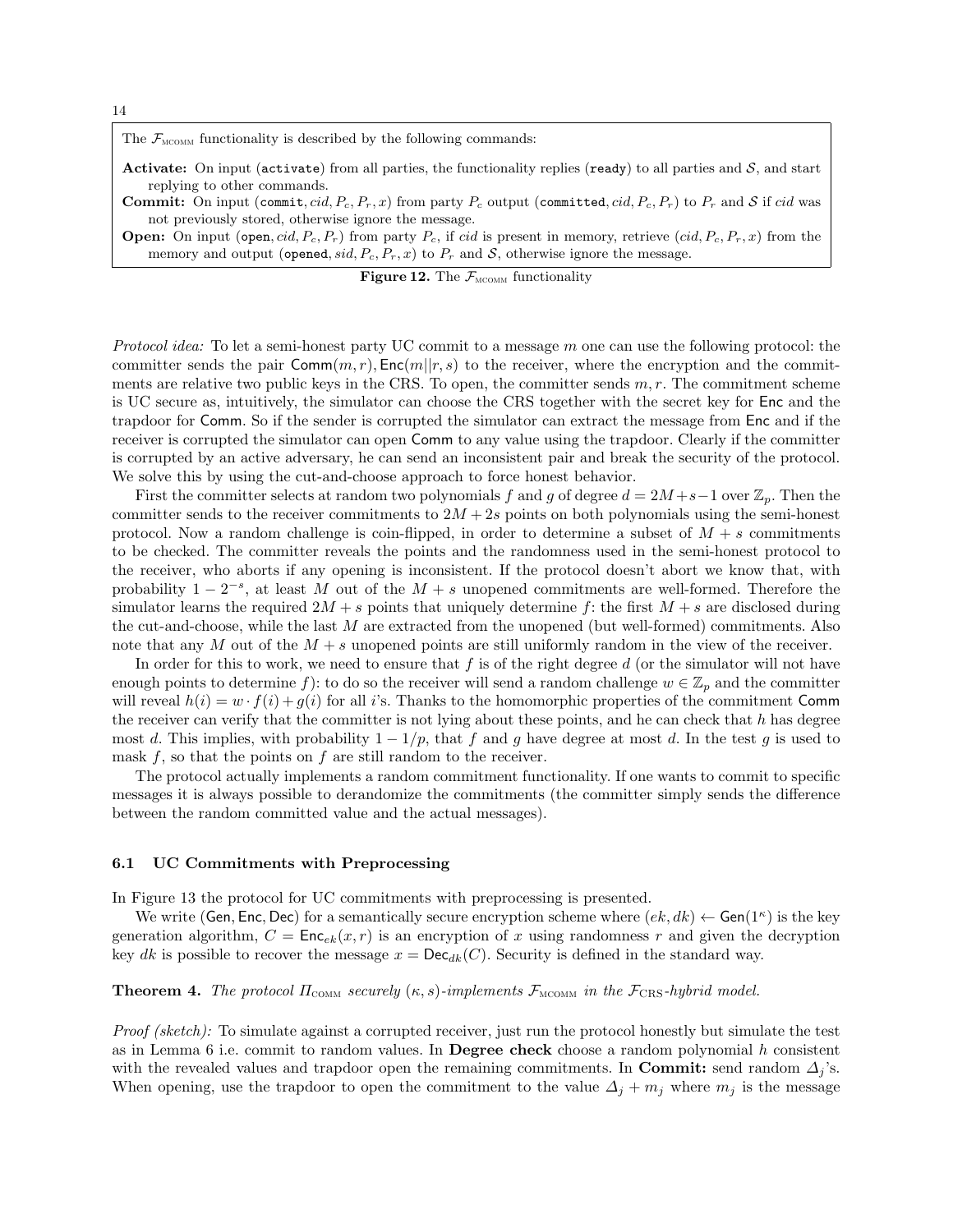Parse the common reference string  $CRS$  as  $(ek, ck)$ . Generation: 1.  $P_r$  chooses two random polynomials  $f, g$  of degree at most  $d = 2M + s - 1$ ; 2. For  $i = 1, \ldots, 2(M + s), P_c$  computes and sends  $F_i = \text{Comm}_{ck}(f(i); r_i), U_i = \text{Enc}_{ek}(f(i)||r_i; u_i),$  $G_i = \textsf{Comm}_{ck}(g(i); t_i), V_i = \textsf{Enc}_{ek}(g(i)|| t_i; v_i);$ Cut-and-Choose: 1.  $P_c$  computes and send  $E_c = \text{Comm}_{ck}(e_c, r_c);$ 2.  $P_r$  sends a challenge  $e_r$ ; 3.  $P_c$  opens  $E_c$ ; 4. Let  $e = e_c \oplus e_r$  define a random subset  $\mathcal{T} \subset \{1, \ldots, 2(M+s)\}\$  of size  $M+s$ ; 5. For  $i \in \mathcal{T}$  the committer  $P_c$  sends  $(f(i), r_i, u_i)$  and  $(g(i), t_i, v_i)$ . The receiver  $P_r$  checks for consistency and abort otherwise; Degree Check: 1.  $P_r$  sends a random challenge w; 2. For  $i \in \{1, \ldots, 2(M+s)\}\setminus\mathcal{T}$  the committer  $P_c$  sends  $h(i) = w \cdot f(i) + g(i)$  and  $t_i = w \cdot r_i + s_i$ ; 3. The receiver  $P_r$  checks that  $(h(i), t_i)$  is a valid opening of  $F_i^w \cdot G_i$ , and that h is a polynomial of degree at most d. If not abort; 4. We renumber sequentially the unopened commitments: Let  $C_i$  denote the j-th unopened commitment  $F_i$ , and  $(a_j, z_j)$  its opening. The committer outputs  $(C_j, a_j, z_j)$  and the sender outputs  $C_j$  for all  $j =$  $1, \ldots, M$ . **Commit:** To commit to the j-th message  $m_j$ ,  $P_c$  sends  $\Delta_j = a_j - m_j \mod p$ . **Open:** To open a commitment  $C_j$ ,  $P_c$  sends  $(m_j, z_i)$  to  $P_r$  that accepts if  $C_j = \text{Comm}(m_j + \Delta_j, z_j)$ . **Figure 13.** The  $\Pi_{\text{com}}$  protocol

that the simulator receives from the ideal functionality. If the environment can distinguish, then it can be turned into an adversary that breaks semantic security of Enc using standard techniques.

In the more interesting case where the committer is corrupted, the proof follows the one of Theorem 3: we use Lemma 5 to define which pairs are good and which bad. After Cut-and-Choose the number of openings that the simulator cannot extract is bounded by s with probability 2<sup>-s</sup>. Therefore the simulator can reconstruct the unique polynomial  $f'(x)$  defined by the  $M + s$  point seen during Cut-and-Choose and the M points it can extract from the consistent pairs. Once the simulator knows  $f'$  it can compute the  $a_j$ 's for all j's. Therefore it can extract the committed messages in **Commit** by just computing  $m'_j = a_j - \Delta_j$ mod  $p$ . The only way for the environment can distinguish the real game from the simulated one is by forcing an opening to a message  $m_j$  different from the one extracted by the simulator  $m'_j$ . Such an environment can be turned into one that break the binding property of Comm using standard techniques.

Multi-party case: It is possible to extend the protocol to the case of multi receivers by replacing the random choices of the receiver with a coin flip protocol. If one wants to allow multiple parties to play as committer, several modification to the protocol can be considered:

- Use a longer CRS that contains n key pairs  $(ck_1, ek_1,...,ck_n, ek_n)$ , and every party commits using his own keys.
- If one wants to keep the CRS short, 1) Comm needs to be a double-trapdoor commitment scheme and 2) either one uses semantic secure encryption scheme, and require the preprocessing to run sequentially (at any given point just one party is acting as  $P_c$  before **Commit**) or one can replace Enc with a CCA secure encryption – in this case different parties can all encrypt using the same public key and non-malleability is still guaranteed. The proof for the multi party protocol is essentially the same as the two-party case.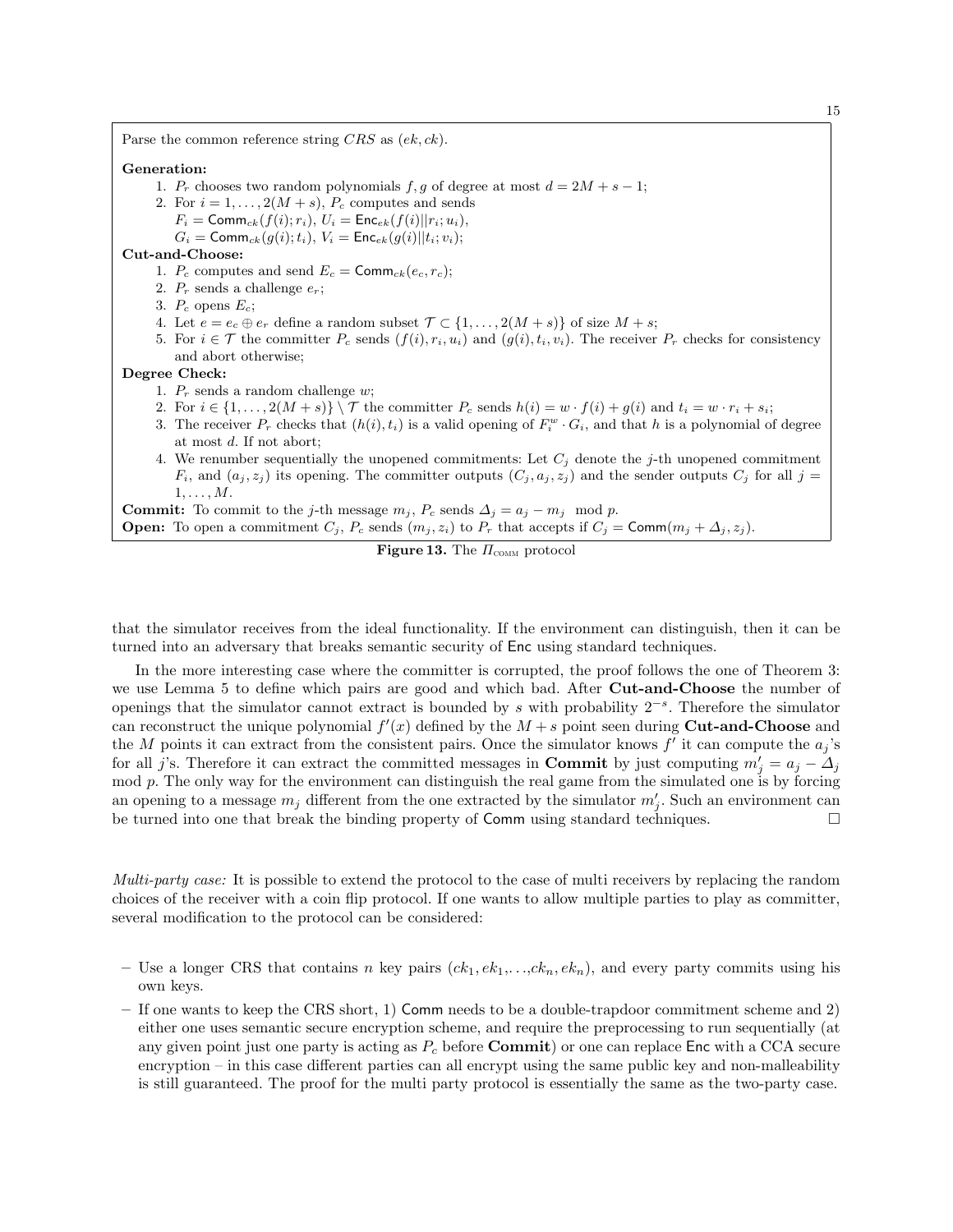# 7 Cut-and-Choose Toolkit

In both the protocols presented in this paper we achieve security against a malicious adversary by using a kind of cut-and-choose reminiscent of the one first used in [NO09]. To make this paper self contained, we restate two useful lemmas: Let's just define a component to be the output of a one-way function  $f : \mathcal{X} \to \mathcal{Y}$ : an image is good if the sender knows the preimage and bad if he doesn't. The structure of a cut-and-choose is shown in Figure 14: we will argue the cut-and-choose can be efficiently simulated and if the adversary passes the test then most of the images are good. The first observation is that if the test goes through then there are at most B bad images between the unchecked ones, except with probability  $(1 + \lambda)^{-B}$ .

Test: Let  $\mathcal{M} = \{1, \ldots, (1 + \lambda)M\}.$ 

- 1.  $P_1$  computes  $y_i = f(x_i)$  for  $i \in \mathcal{M}$  for random  $x_i$  and sends them to  $P_2$ ;
- 2.  $P_2$  sends  $P_1$  a random challenge r that defines a random  $\mathcal{T} \subset \mathcal{M}$  of size  $\lambda M$ ;
- 3.  $P_1$  sends  $\{x_i\}_{i\in\mathcal{T}}$  to  $P_2$ ;
- 4.  $P_2$  accepts if  $y_i = f(x_i)$  for all  $i \in \mathcal{T}$ ;
	- Figure 14. A simple cut-and-choose

**Lemma 5 (Extraction).** There exist a knowledge extractor E s.t. for any  $P_1^*$  in Figure 14 the following holds: consider an augmented execution of Figure 14 where if  $P_2$  accepts we run E on  $P_1^*$ . Then: 1) The augmented execution terminates in expected poly-time and 2) The probability that we start the extractor  $E$ , and the extractor outputs less than  $(1 + \lambda)M - B$  preimages  $x_i$  is negligible in B.

*Proof:* Let accept be the event of  $P_2$  accepting the test. Assume  $\mu = \Pr[\text{accept}] \geq 2(1 + \lambda)^{-B}$  for some constant B. Then  $\mathcal{B}$ , the set of bad components for which  $P_1^*$  doesn't know an opening is small.

Formally let  $r_i = 1$  if  $i \in \mathcal{T}$  and  $r_i = 0$  otherwise. Then  $\mathcal{B} = \{i | \Pr[\text{accept}|r_i = 1] < \mu/2\}$ , then  $|\mathcal{B}| \leq B$ . If not:

$$
\mu = \Pr[\exists i \in \mathcal{B} : r_i = 1] \Pr[\text{accept} | \exists i \in \mathcal{B} : r_i = 1] + \Pr[\forall i \in \mathcal{B} : r_i = 0] \Pr[\text{accept} | \forall i \in \mathcal{B} : r_i = 0] \lt 1 \cdot \mu/2 + (1 + \lambda)^{-|\mathcal{B}|} \cdot 1
$$

But then  $\mu/2 < (1 + \lambda)^{-|\mathcal{B}|}$  and we have a contradiction.

Now consider the following extractor E that sets  $W = \emptyset$  and while  $|W| < (1 + \lambda)M - B$ , runs the test with  $P_1^*$  and stores the new preimages he gets,  $W = W \cup \{(i, x_i)\}_{i \in \mathcal{T}}$ . The extractor keeps also a counter j of the number of runs and if it didn't stop before it stops when  $j > S = (1 + \lambda)^B$  poly(s). When it stops it outputs  $W$ .

For any  $i \in \mathcal{M} \setminus \mathcal{B}$ , consider the probability  $\nu$  that  $(i, x_i) \notin \mathcal{W}$  when E terminates. Formally  $\nu =$  $Pr[(i, x_i) \notin \mathcal{W} \leftarrow E^{P_1^*}(1^s)|i \notin \mathcal{B}]$ . Remember that the challenges are uniformly random and independent. Then assuming  $\mu/2 \geq (1 + \lambda)^{-B}$ :

$$
\nu = \prod_j \left(1 - \Pr[r_i^{(j)} = 1 \land \texttt{accept}^{(j)}]\right) \leq \left(1 - \frac{\mu}{2} \frac{\lambda}{1 + \lambda}\right)^S < e^{-\frac{\lambda}{1 + \lambda}\operatorname{poly}(s)}
$$

The expected running time is given by the probability that we start rewinding  $\mu$  times the time that we spend doing the extraction. If  $\mu < 2(1 + \lambda)^{-B}$ , then the running time is bounded by  $\mu \cdot S = \text{poly}(s)$ . If  $\mu \geq 2(1+\lambda)^{-B}$ , then the extractor stops with success after expected time  $S' = \frac{1+\lambda}{\lambda} \frac{2}{\mu} M$ , and therefore the total expected running is  $\mu \cdot S' = O(M)$ .

**Lemma 6 (Simulation).** For any honest  $P_2$  there exist an expected poly-time simulator S for the test in Figure 14 s.t. the view of  $P_2$  when interacting with an honest  $P_1$  and the output of S are indistinguishable.

#### 16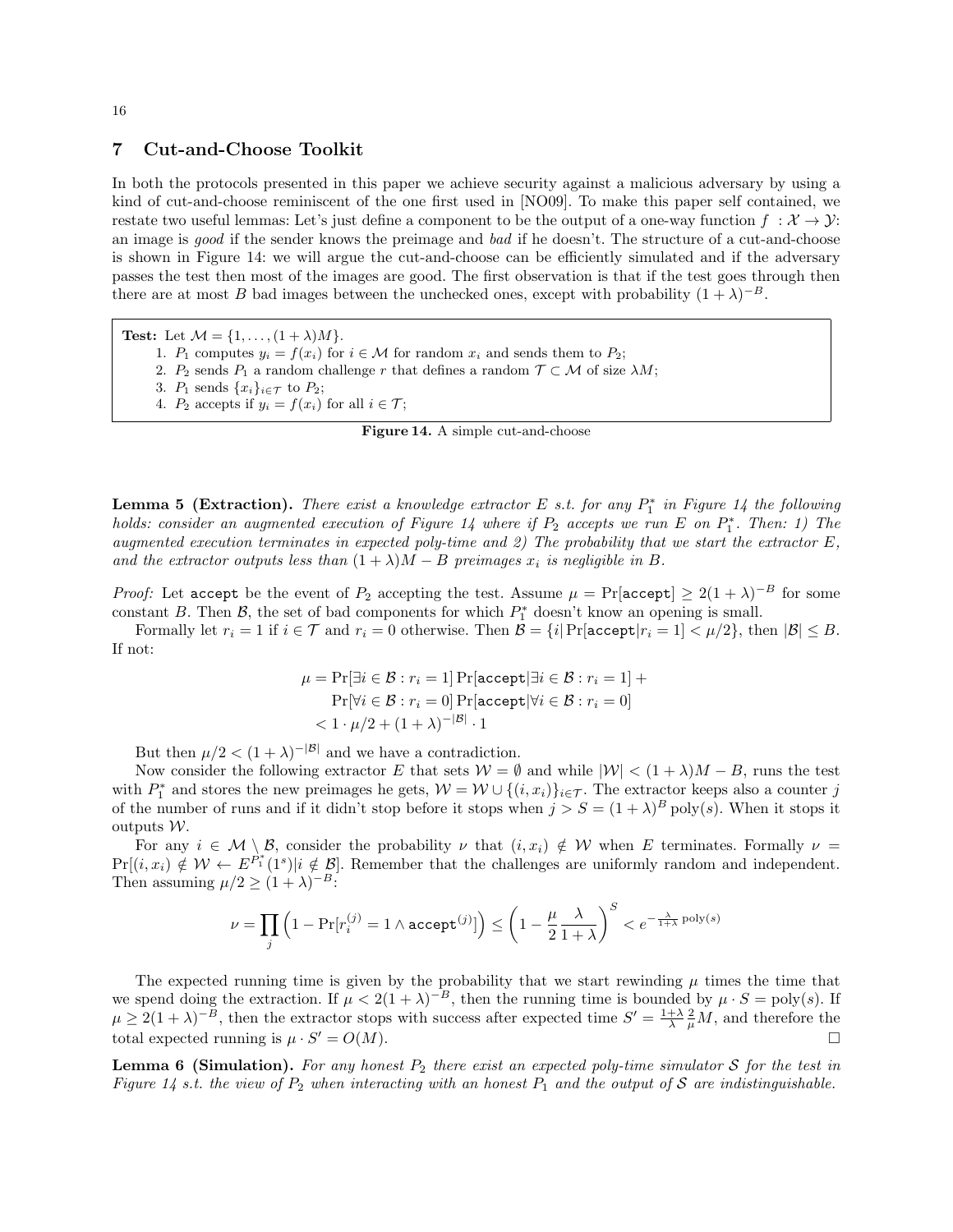*Proof:* Consider the S that is given as input a set B of up to  $\lambda M$  random images  $y_i$ . S chooses a random challenge r and orders the  $y_i$ 's in such a way that  $\mathcal{T} \cap \mathcal{B} = \emptyset$ . Then S fills M with M random fresh images  $y_i = f(x_i)$  for random  $x_i$ . The produced view is distributed exactly as in the protocol.

Remarks: It is possible to simulate against malicious  $P_2^*$ , by replacing step 2 in Figure 14 with a coin flip protocol, and in particular an UC coin flip protocol leads to a UC simulator for the test. This means that running the test doesn't give  $P_2^*$  any advantage when he tries to invert the one way function on  $y_i$ ,  $i \notin \mathcal{T}$ .

Acknowledgments The authors would like to thank Jesper Buus Nielsen for the essential suggestions in the protocol design, and Yuval Ishai, Yehuda Lindell for valuable comments.

## References

- [BCD<sup>+</sup>09] Peter Bogetoft, Dan Lund Christensen, Ivan Damg˚ard, Martin Geisler, Thomas Jakobsen, Mikkel Krøigaard, Janus Dam Nielsen, Jesper Buus Nielsen, Kurt Nielsen, Jakob Pagter, Michael I. Schwartzbach, and Tomas Toft. Secure multiparty computation goes live. In Financial Cryptography, pages 325–343, 2009.
- [BCNP04] Boaz Barak, Ran Canetti, Jesper Buus Nielsen, and Rafael Pass. Universally composable protocols with relaxed set-up assumptions. In FOCS, pages 186–195, 2004.
- [Bea91] Donald Beaver. Efficient multiparty protocols using circuit randomization. In CRYPTO, pages 420–432, 1991.
- [BGW88] Michael Ben-Or, Shafi Goldwasser, and Avi Wigderson. Completeness theorems for non-cryptographic fault-tolerant distributed computation (extended abstract). In STOC, pages 1–10, 1988.
- [Can01] Ran Canetti. Universally composable security: A new paradigm for cryptographic protocols. In FOCS, pages 136–145, 2001.
- [CC00] Christian Cachin and Jan Camenisch. Optimistic fair secure computation. In CRYPTO, pages 93–111, 2000.
- [CCD88] D. Chaum, C. Crépeau, and I. Damgård. Multiparty unconditionally secure protocols. Proceedings of the twentieth annual ACM symposium on Theory of computing, pages 11–19, 1988.
- [CD98] Ronald Cramer and Ivan Damgård. Zero-knowledge proofs for finite field arithmetic; or: Can zeroknowledge be for free? In CRYPTO, pages 424–441, 1998.
- [CDN01] Ronald Cramer, Ivan Damgård, and Jesper Buus Nielsen. Multiparty computation from threshold homomorphic encryption. In EUROCRYPT, pages 280–299, 2001.
- [CK02] Ran Canetti and Hugo Krawczyk. Universally composable notions of key exchange and secure channels. In EUROCRYPT, pages 337–351, 2002.
- [Cle86] Richard Cleve. Limits on the security of coin flips when half the processors are faulty (extended abstract). In STOC, pages 364–369, 1986.
- [CLOS02] Ran Canetti, Yehuda Lindell, Rafail Ostrovsky, and Amit Sahai. Universally composable two-party and multi-party secure computation. In STOC, pages 494–503, 2002.
- [DFK+06] Ivan Damgård, Matthias Fitzi, Eike Kiltz, Jesper Buus Nielsen, and Tomas Toft. Unconditionally secure constant-rounds multi-party computation for equality, comparison, bits and exponentiation. In TCC, pages 285–304, 2006.
- [DGK07] Ivan Damgård, Martin Geisler, and Mikkel Krøigaard. Efficient and secure comparison for on-line auctions. In ACISP, pages 416–430, 2007.
- [DGK09] Ivan Damgård, Martin Geisler, and Mikkel Krøigaard. A correction to 'efficient and secure comparison for on-line auctions'. IJACT, 1(4):323–324, 2009.
- [DN03] Ivan Damgård and Jesper Buus Nielsen. Universally composable efficient multiparty computation from threshold homomorphic encryption. In CRYPTO, pages 247–264, 2003.
- [DNO09] Ivan Damgrd, Jesper Buus Nielsen, and Claudio Orlandi. On the necessary and sufficient assumptions for uc computation. Cryptology ePrint Archive, Report 2009/247, 2009. http://eprint.iacr.org/.
- [FY92] Matthew K. Franklin and Moti Yung. Communication complexity of secure computation (extended abstract). In STOC, pages 699–710, 1992.
- [GHKL08] S. Dov Gordon, Carmit Hazay, Jonathan Katz, and Yehuda Lindell. Complete fairness in secure two-party computation. In STOC, pages 413–422, 2008.
- [GK09] S. Dov Gordon and Jonathan Katz. Complete fairness in multi-party computation without an honest majority. In TCC, pages 19–35, 2009.